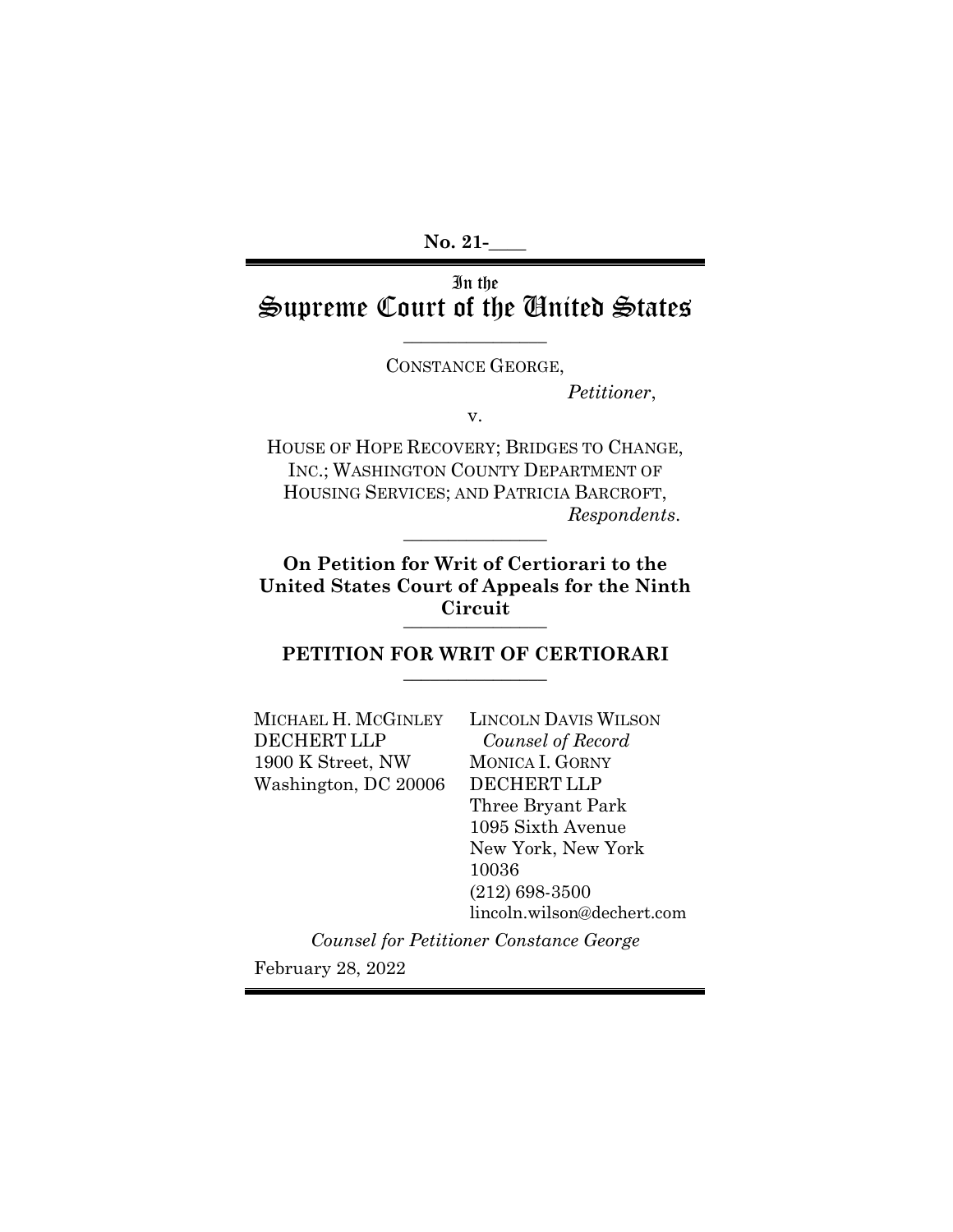#### QUESTION PRESENTED

This Petition seeks review of the Ninth Circuit's outlier view in a longstanding circuit split over service of the notice of appeal. Federal Rule of Appellate Procedure 3(d) assigns "[t]he district clerk" the duty to "serve notice of the filing of a notice of appeal," with the express caveat that a "failure to serve notice does not affect the validity of the appeal." Consistent with this plain language, six circuits have recognized that a failure to serve the notice of appeal does not divest appellate jurisdiction, with some dismissing the contrary view as "frivolous." United States v. Uni Oil, Inc., 710 F.2d 1078, 1080 n.1 (5th Cir. 1983). But the Ninth Circuit has staked out that "frivolous" view in a series of decisions over the course of four decades, holding that Rule 3 requires the appellant to serve the notice of appeal and that doing so is essential to jurisdiction. Most recently, a Ninth Circuit panel applied this atextual rule to the pro se appeal that Petitioner filed here. Even though the district court had served Petitioner's notice of appeal on all parties, the Ninth Circuit held it lacked jurisdiction over two appellees because Petitioner herself had not served them with her notice of appeal. Under the Ninth Circuit's distortion of Rule 3, pro se litigants like Petitioner stand to lose their right to appeal for failing to take actions that this Court has, by Rule, expressly assigned to the courts.

The question presented is:

Whether Federal Rule of Appellate Procedure 3 permits a court of appeals to dismiss an appeal because the appellant did not serve the notice of appeal.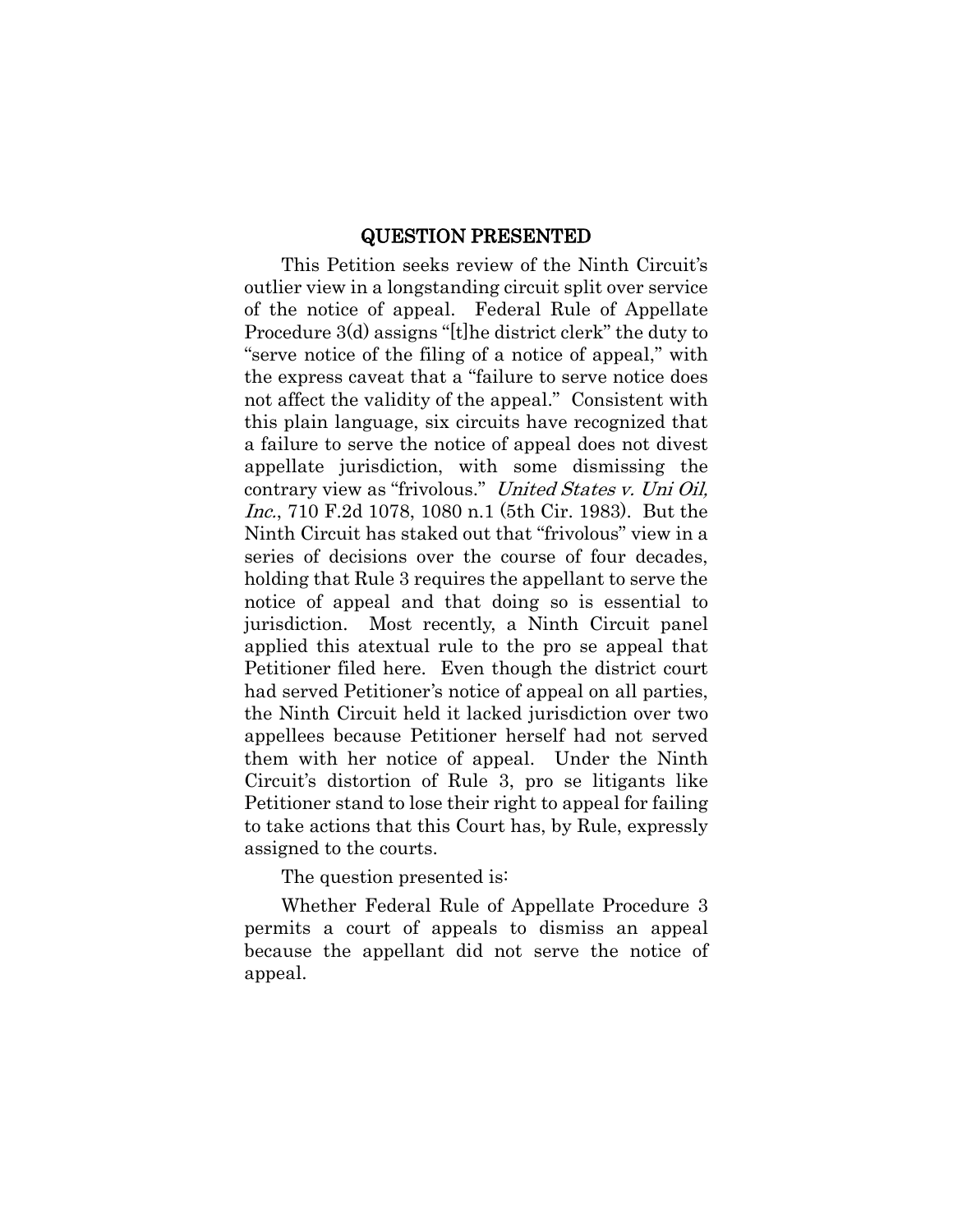#### PARTIES TO THE PROCEEDING

Petitioner Constance George was plaintiff in the district court and appellant in the Ninth Circuit.

Respondents House of Hope Recovery, Bridges to Change, Inc., Washington County Department of Housing Services, and Patricia Barcroft were defendants in the district court and appellees in the Ninth Circuit.

#### STATEMENT OF RELATED PROCEEDINGS

The following proceedings are related to this Petition:

Constance George v. House of Hope Recovery, et al., No. 3:15-cv-01277 (D. Or.).

Constance George v. House of Hope Recovery, et al., No. 18-35551 (9th Cir.).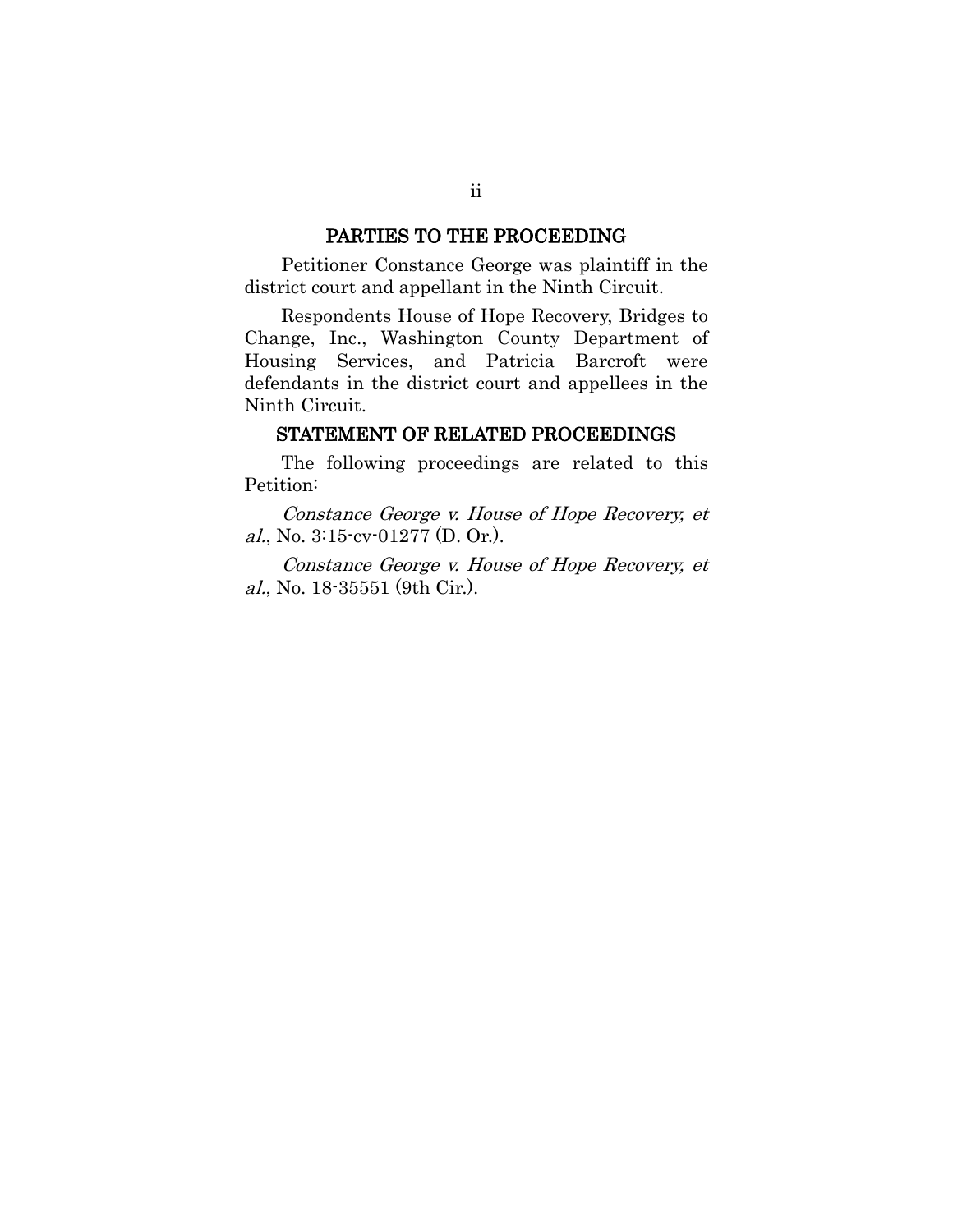# TABLE OF CONTENTS

| PARTIES TO THE PROCEEDING ii                                                                                                                            |
|---------------------------------------------------------------------------------------------------------------------------------------------------------|
| STATEMENT OF RELATED PROCEEDINGS  ii                                                                                                                    |
|                                                                                                                                                         |
| PETITION FOR WRIT OF CERTIORARI  1                                                                                                                      |
|                                                                                                                                                         |
|                                                                                                                                                         |
|                                                                                                                                                         |
|                                                                                                                                                         |
| Ms. George Files Suit Over Racial And<br>А.<br>Religious Discrimination In The<br>"Homeless To Work" Program 5                                          |
| Ms. George Files A Pro Se Notice Of<br>В.<br>Appeal And The District Court Serves It                                                                    |
| The Ninth Circuit Joins All Parties To<br>$C_{\cdot}$<br>Ms. George's Appeal And The Program<br>Defendants Challenge Jurisdiction.  7                   |
| Ninth Circuit Dismisses Ms.<br>The<br>D.<br>George's Appeal As To The Program<br>Defendants Because She Did Not Serve                                   |
| The Ninth Circuit Issues An Amended<br>E.<br>Decision And Denies Rehearing 10                                                                           |
| REASONS FOR GRANTING THE PETITION 12                                                                                                                    |
| The Ninth Circuit's Jurisdictional Service<br>$\mathbf{L}$<br>Rule Conflicts With The Plain Language Of<br>Rule 3(d) And Every Other Circuit To Address |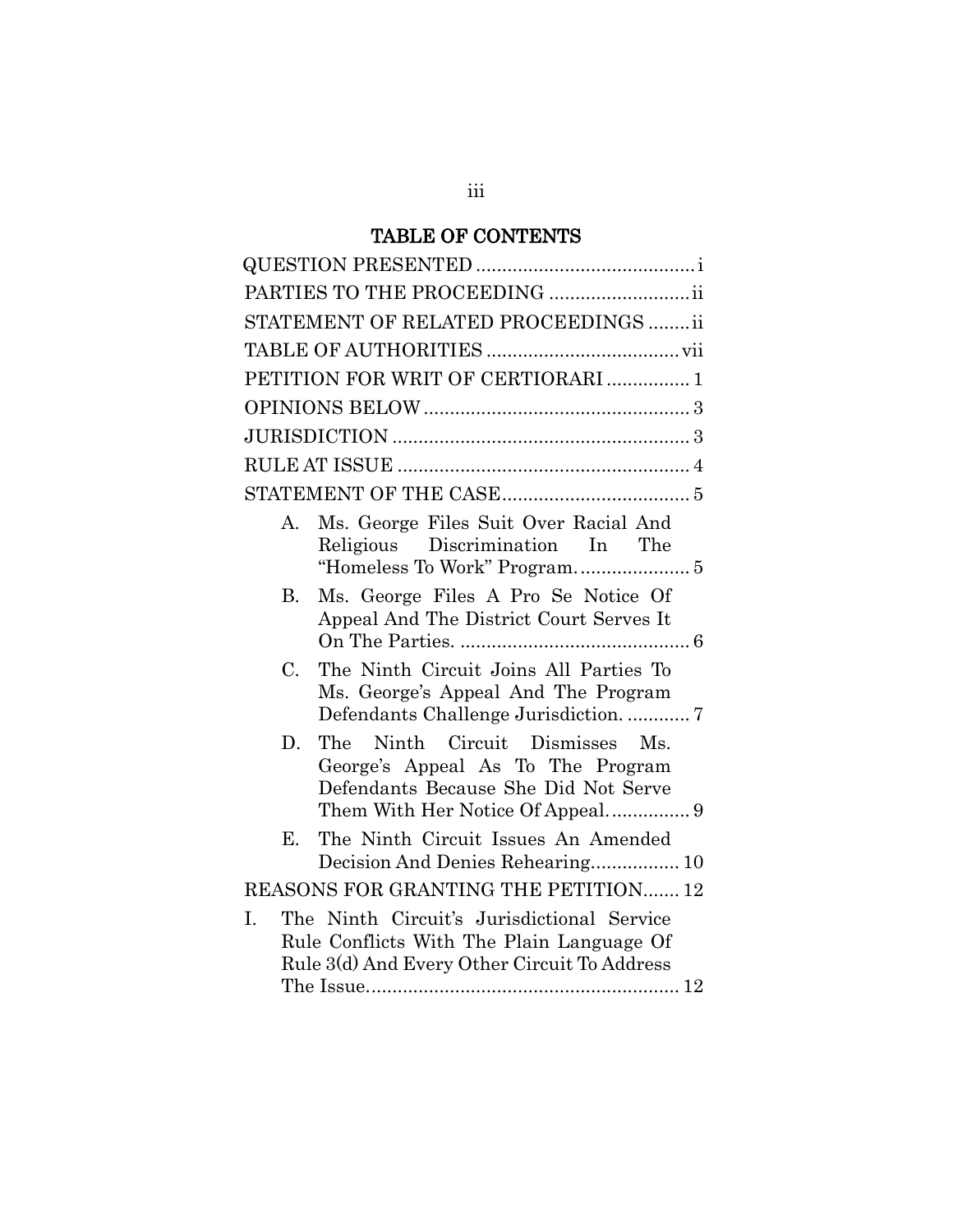| А. | This Court Has Clearly Stated In Rule<br>3(d) That Service Of The Notice Of<br>Appeal Does Not Affect Jurisdiction 13                    |
|----|------------------------------------------------------------------------------------------------------------------------------------------|
| В. | Six Circuits In Ten Decisions Recognize<br>That Service Of The Notice Of Appeal<br>Does Not Affect Jurisdiction.  15                     |
| C. | In Three Decisions Over Four Decades,<br>The Ninth Circuit Has Held That Service<br>Of The Notice Of Appeal Is Essential To              |
|    | The Ninth Circuit's Jurisdictional Service<br>Rule Inflicts Extra Harm On Pro Se Litigants<br>Who Are Entitled To A Liberal Construction |
|    | III. Ms. George's Pro Se Appeal Is An Ideal<br>Vehicle To Resolve The Conflict In The Courts                                             |
|    |                                                                                                                                          |
|    |                                                                                                                                          |
|    | Opinion in the United States Court of Appeals for<br>the Ninth Circuit                                                                   |
|    | Amended Judgment in the United States District<br>Court for the District of Oregon                                                       |
|    | APPENDIX<br>Appendix A<br>Appendix B                                                                                                     |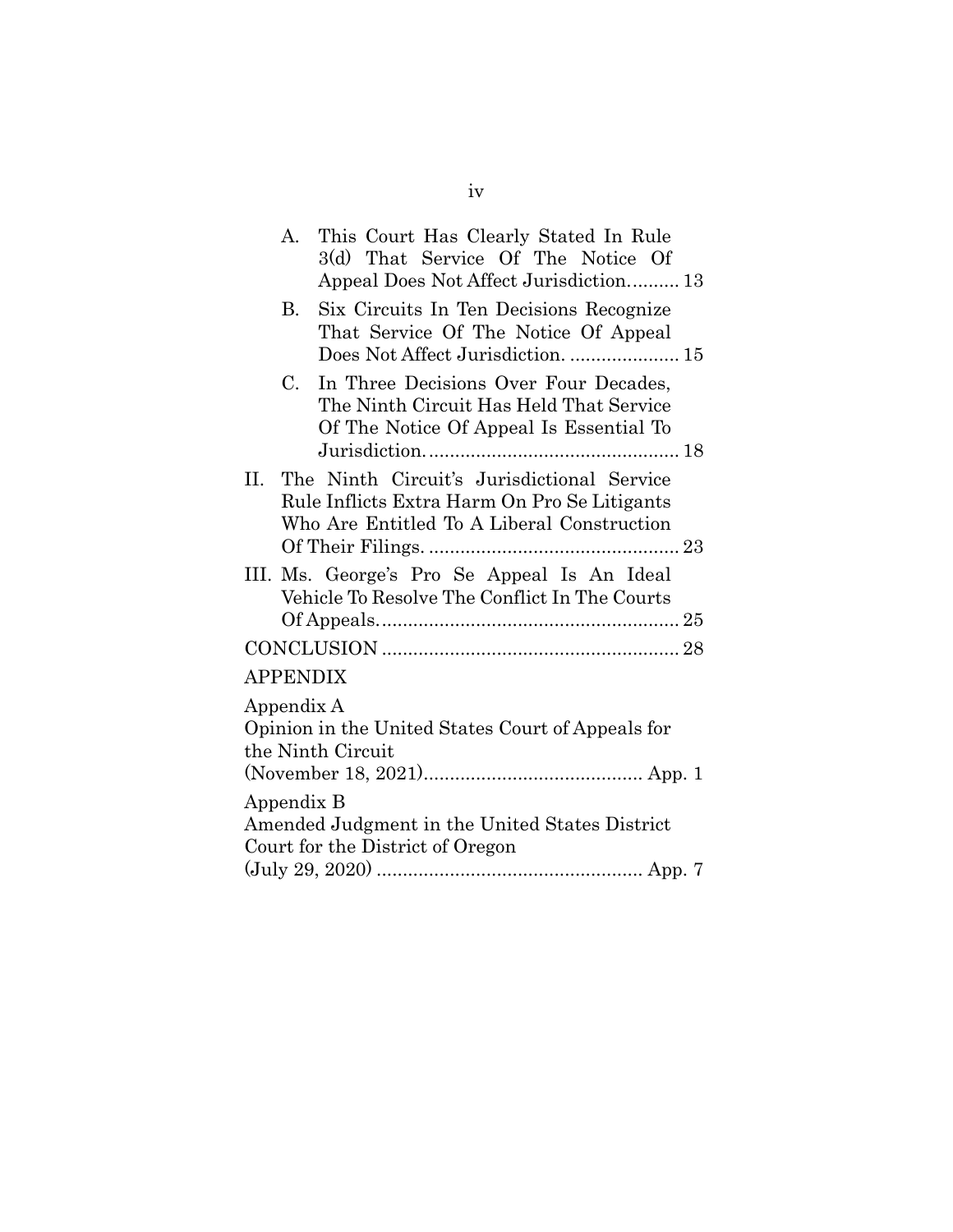| Appendix C                                                                                                                                                              |
|-------------------------------------------------------------------------------------------------------------------------------------------------------------------------|
| Order Denying Rehearing and Issuing Amended<br>Opinion in the United States Court of Appeals for                                                                        |
| the Ninth Circuit                                                                                                                                                       |
|                                                                                                                                                                         |
| Appendix D<br>Opinion and Order in the United States District<br>Court for the District of Oregon                                                                       |
| Appendix E<br>Judgment in the United States District Court for<br>the District of Oregon                                                                                |
| Appendix F<br>Motion for Appointment of Pro Bono Counsel<br>[Notice of Appeal] by Constance George in the<br>United States District Court for the District of<br>Oregon |
|                                                                                                                                                                         |
| Appendix G<br>Notice of Appeal by Constance George in the<br>United States District Court of the District of<br>Oregon                                                  |
| Appendix H<br>Notice of Appeal of Amended Judgment by<br>Constance George in the United States District<br>Court for the District of Oregon                             |
|                                                                                                                                                                         |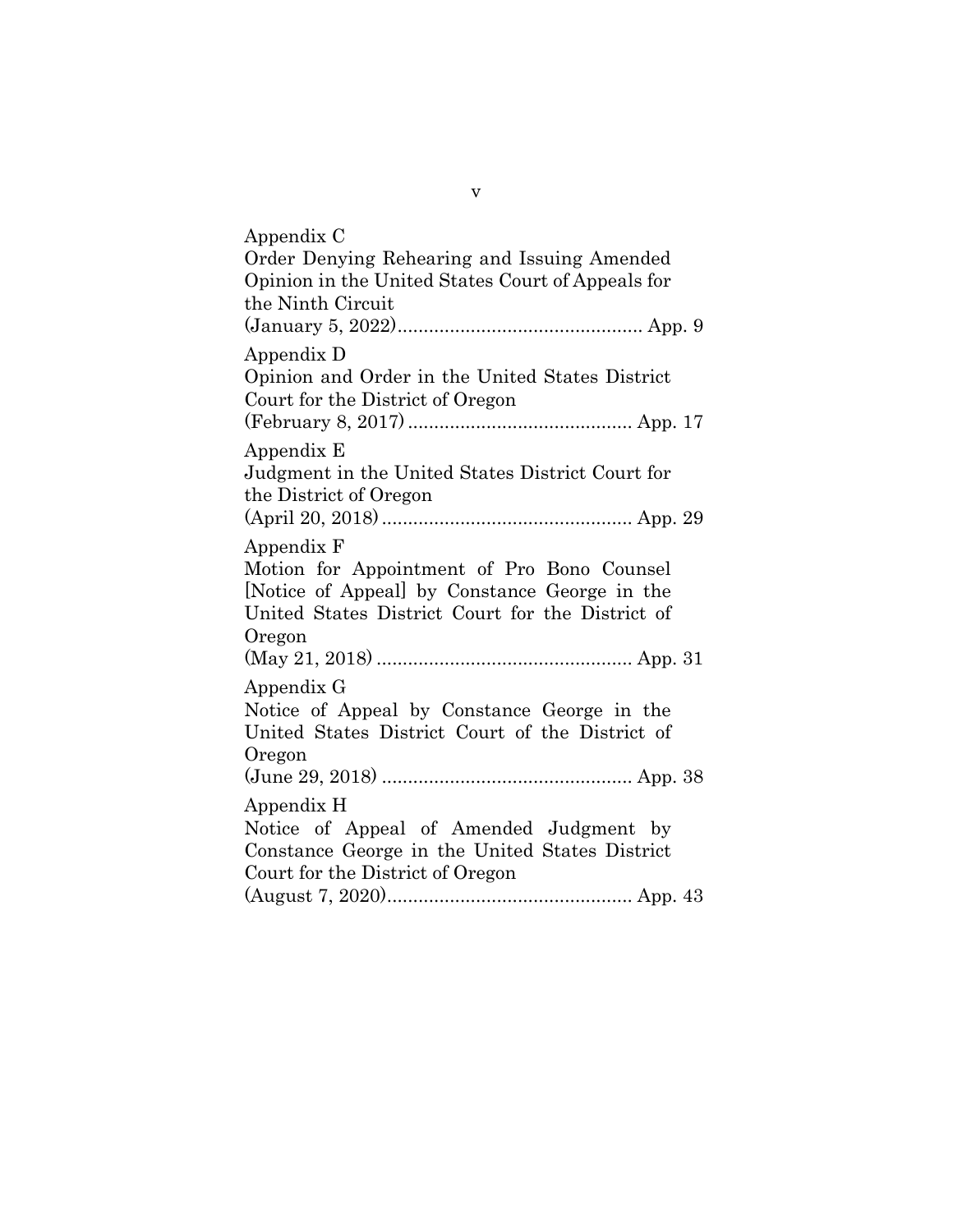Appendix I Order in the United States Court of Appeals for the Ninth Circuit (October 13, 2020)............................................ App. 44 Appendix J Declaration of Lincoln Davis Wilson in the United States Court of Appeals for the Ninth Circuit (June 3, 2021) .................................................. App. 48 Appendix K Petition for Panel Rehearing by Plaintiff-Appellant Constance George in the United States Court of Appeals for the Ninth Circuit (December 2, 2021).......................................... App. 52 Appendix L Defendants-Appellees Bridges to Change, Inc. and Washington County Department of Housing Services' Response to Petition for Panel Rehearing in the United States Court of Appeals for the Ninth Circuit (December 28, 2021)........................................ App. 62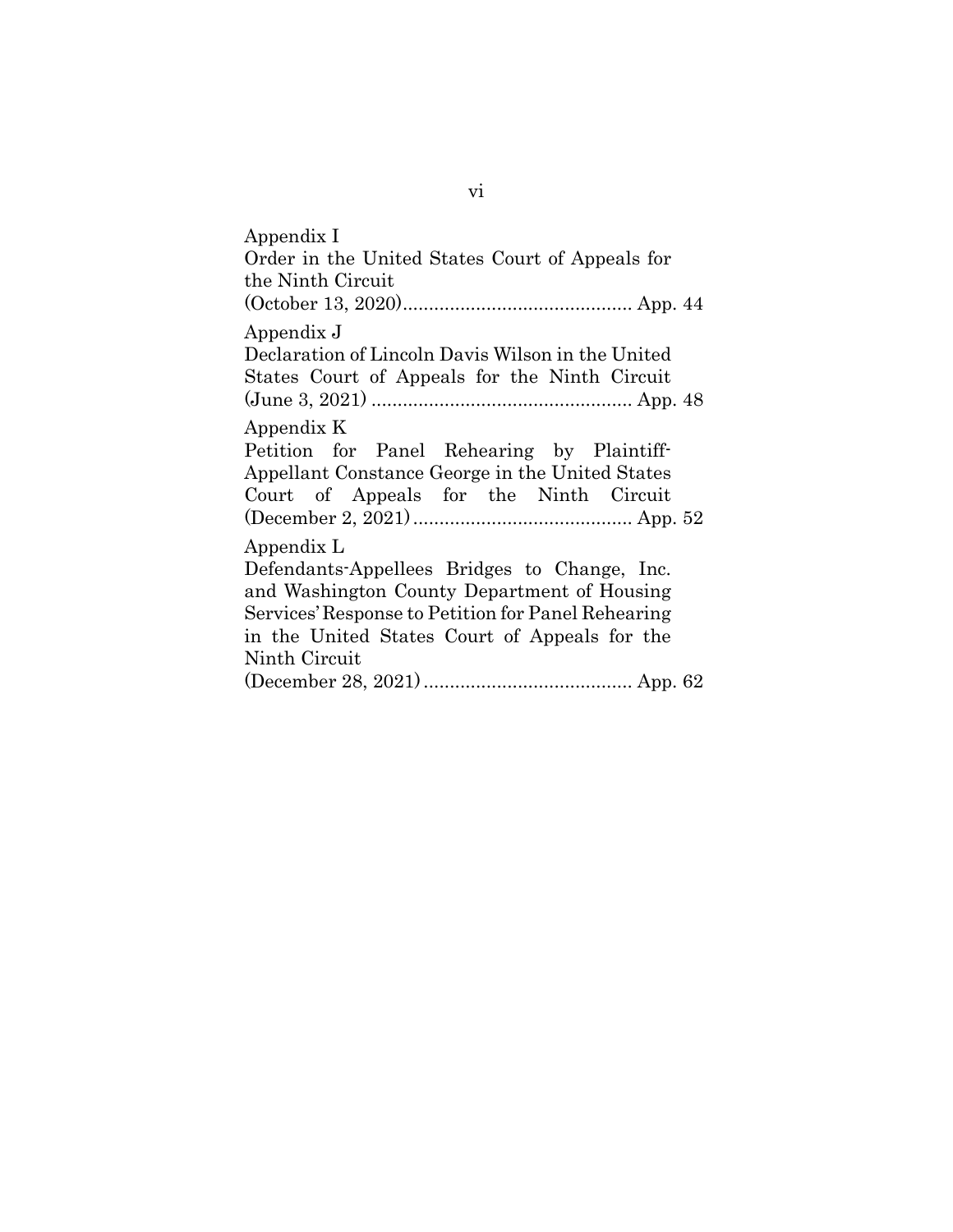# **TABLE OF AUTHORITIES**

# **Cases**

| Cobb v. Lewis,                            |
|-------------------------------------------|
| 488 F.2d 41 (5th Cir. 1974) 17, 19, 25    |
|                                           |
| Crump v. Hill,                            |
|                                           |
| Fiester v. Turner,                        |
|                                           |
| Frieder v. Morehead State Univ.,          |
|                                           |
|                                           |
| Griggs v. Provident Consumer Disc. Co.,   |
|                                           |
| Haines v. Kerner,                         |
|                                           |
|                                           |
| Kotam Elecs., Inc. v. JBL Consumer Prod., |
| Inc.,                                     |
| 93 F.3d 724 (11th Cir. 1996) 17           |
| Minneci v. Pollard,                       |
|                                           |
|                                           |
| Moore v. Hood Cty.,                       |
| 20 F.3d 468, 1994 WL 122162 (5th Cir.     |
|                                           |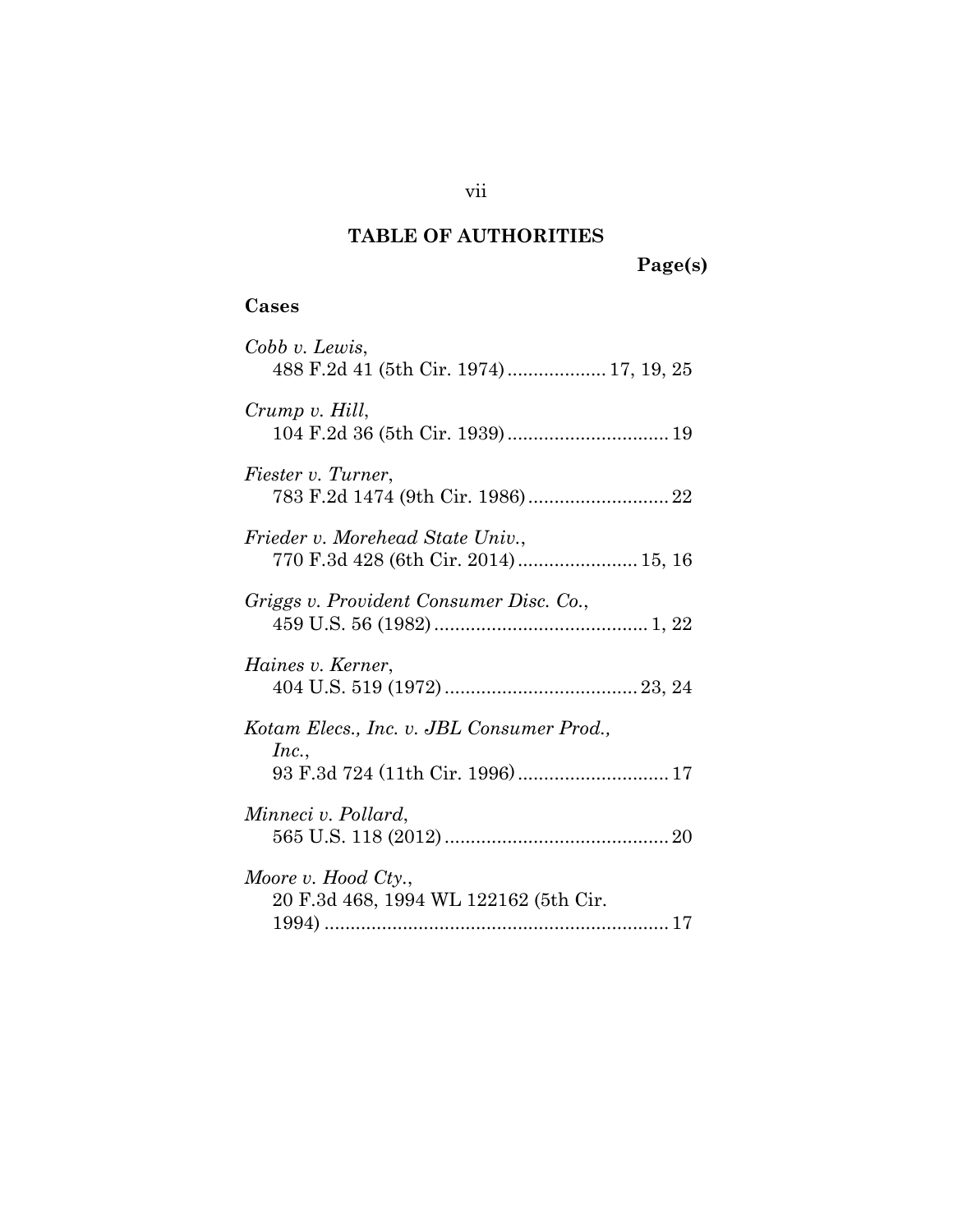# viii

| Oil, Chem. & Atomic Workers Loc. Union<br>No. 6-418, AFL-CIO v. N.L.R.B.,                      |
|------------------------------------------------------------------------------------------------|
| Perington Wholesale, Inc. v. Burger King<br>Corp.<br>631 F.2d 1369 (10th Cir. 1979) 16, 17, 26 |
| Pollard v. The GEO Grp., Inc.,                                                                 |
| Rabin v. Cohen,<br>570 F.2d 864 (9th Cir. 1978) passim                                         |
| Reid v. Hamby,<br>124 F.3d 217, 1997 WL 537909 (10th Cir.                                      |
| Smith v. Barry,                                                                                |
| Smith v. White,<br>857 F.2d 1042 (5th Cir. 1988) 17, 25                                        |
| In re Sweet Transfer & Storage, Inc.,<br>896 F.2d 1189 (9th Cir. 1990) passim                  |
| Torres v. Oakland Scavenger Co,                                                                |
| United States v. Best,                                                                         |
| United States v. Uni Oil, Inc.,<br>710 F.2d 1078 (5th Cir. 1983) 17, 26                        |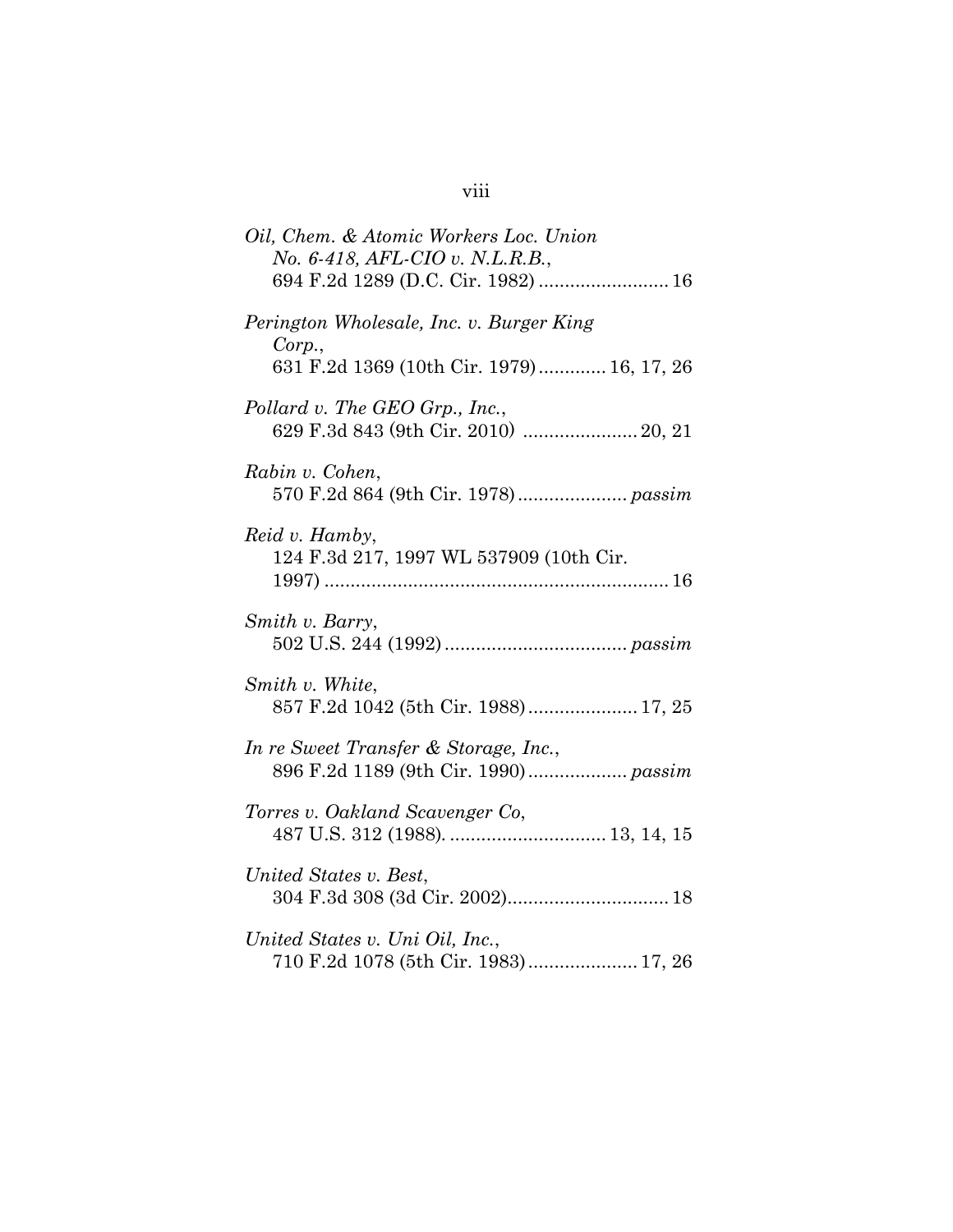| Yadav v. Charles Schwab & Co., Inc., |  |  |
|--------------------------------------|--|--|
|                                      |  |  |

# **Statutes and Rules**

# **Other Authorities**

| Rutter Group Practice Guide, Federal Ninth |  |
|--------------------------------------------|--|
|                                            |  |
| U.S. District Court, District of Oregon,   |  |
| <b>CM/ECF User Manual, Discontinuing</b>   |  |
| NEFs for a Case, available at              |  |
|                                            |  |
| Wright & Miller, Fed. Prac. & Proc. Juris. |  |
|                                            |  |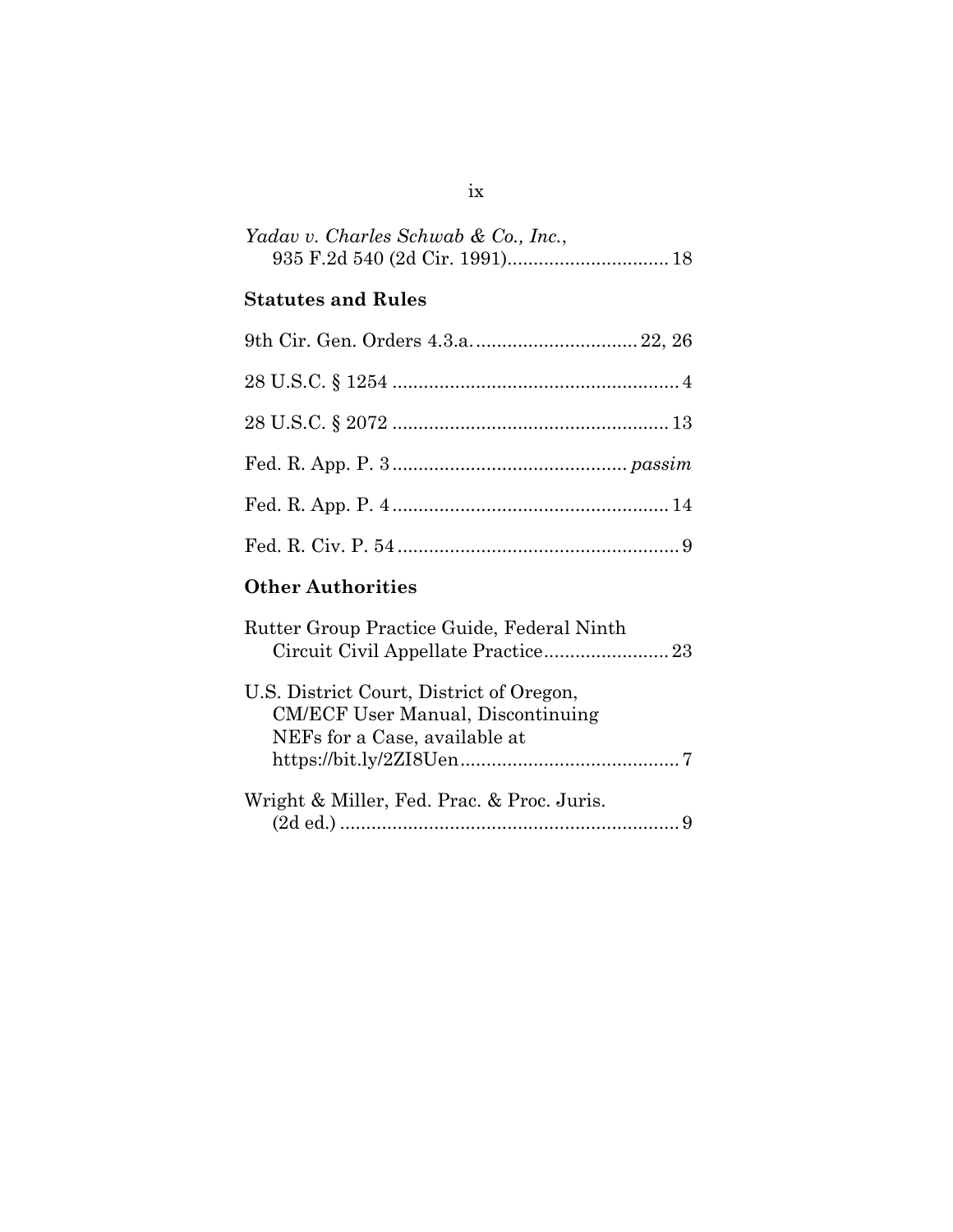#### <span id="page-10-1"></span>PETITION FOR WRIT OF CERTIORARI

<span id="page-10-0"></span>The filing of a notice of appeal is a pivotal litigation event that marks the transfer of jurisdiction from the district court to the court of appeals. See Griggs v. Provident Consumer Disc. Co., 459 U.S. 56, 58 (1982). But unlike other litigation documents, the filer need not serve the notice of appeal. Instead, the Federal Rules of Appellate Procedure specifically require the district court to give notice of this transfer of jurisdiction by serving it on the parties. Fed. R. App. P. 3(d)(1). And lest district courts prevent review of their decisions by failing in that duty, the Rules dictate that a failure to serve the notice of appeal does not divest jurisdiction from the court of appeals. Fed. R. App. P. 3(d)(3).

Six courts of appeals have applied Rule 3's precepts without controversy. Under that majority view of the plain language of Rule 3(d), the other circuits have rejected attempts to frustrate jurisdiction due to a purported failure to serve the notice of appeal. But the Ninth Circuit has ignored that plain language. Instead, longstanding Ninth Circuit caselaw holds that Rule 3 requires the appellant to serve the notice of appeal to establish jurisdiction. And that unsupportable, outlier rule doomed the appeal of Petitioner Constance George.

Ms. George is a black Jehovah's Witness who brought racial and religious discrimination claims over her termination from House of Hope, which runs a women's recovery home in Aloha, Oregon. After the district court entered judgment against her and her counsel withdrew, she filed a paper pro se notice of appeal with the district clerk, which served the notice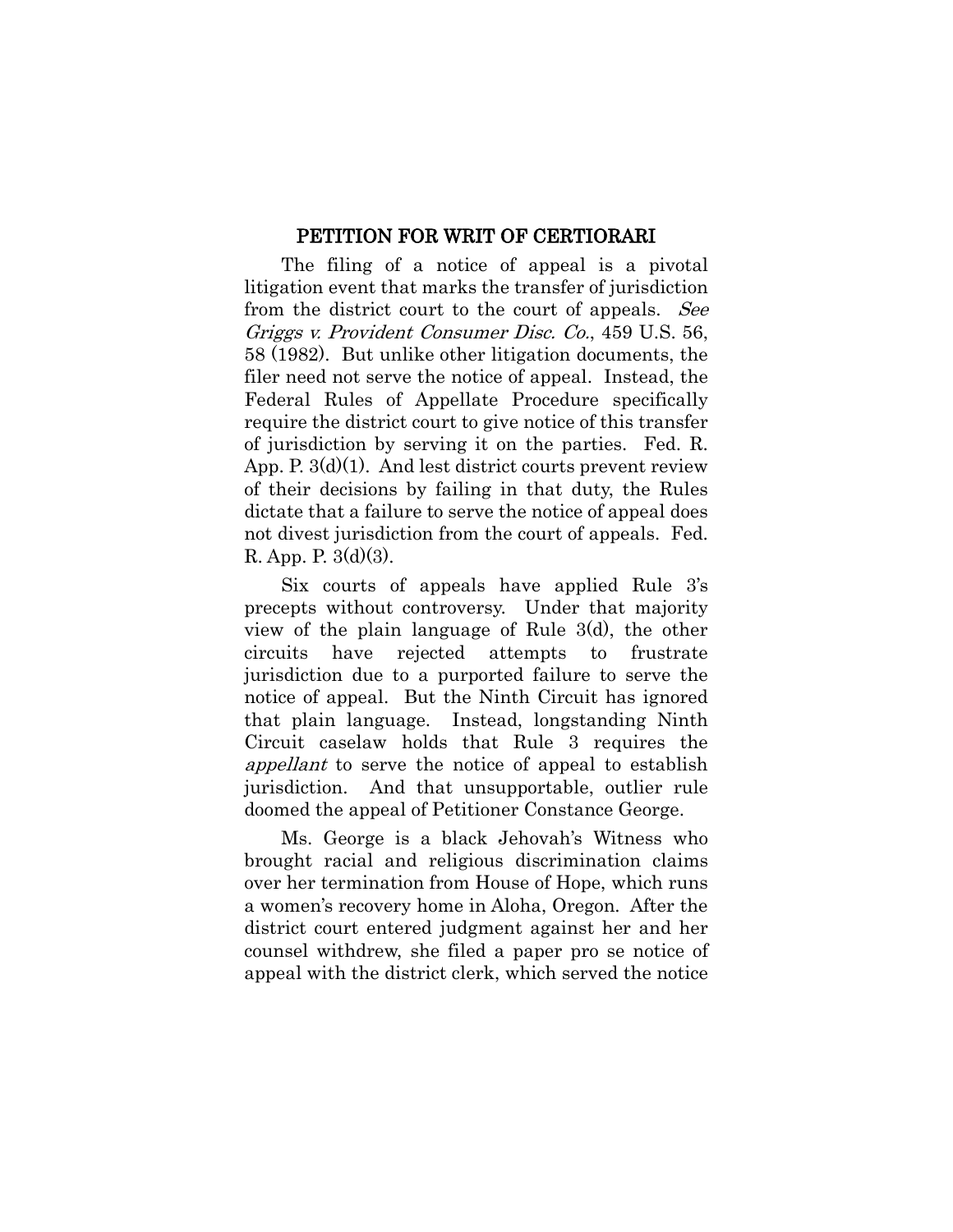on all parties. But then two defendants—Respondents Bridges to Change and Washington County, the "Program Defendants"—objected that Ms. George had not served them with the notice of appeal. And the decision below applied Ninth Circuit caselaw to dismiss her appeal against the Program Defendants for lack of jurisdiction.

<span id="page-11-0"></span>Ms. George sought rehearing of that ruling to conform Ninth Circuit law to its sister circuits and to the plain text of Rule 3. But the Program Defendants urged the court to reject this "invitation to revisit Ninth Circuit 43-year-old precedent" in Rabin v. Cohen, 570 F.2d 864, 866 (9th Cir. 1978), which requires service of the notice of appeal. App.63. The panel sided with the Program Defendants and denied rehearing with an amended opinion. And so the circuit split on the service requirement persists.

This case presents the perfect opportunity to resolve that split. There are no alternate grounds to affirm the Ninth Circuit's dismissal. In fact, the panel acknowledged that Ms. George met all the jurisdictional requirements to appeal, but it dismissed solely for lack of service. In another pro se filing, Ms. George explained she was told that if she "wanted to appeal" the summary judgment rulings, it "could only be done" after her case against the remaining defendants concluded. App.41. And so, left without an attorney at the entry of final judgment, she did everything the rules required to appeal that decision. She filed a paper document in the district court 30 days after judgment, stating her intent "to appeal the … earlier summary judgement ruling." App.32. And the district court docketed that notice and served it on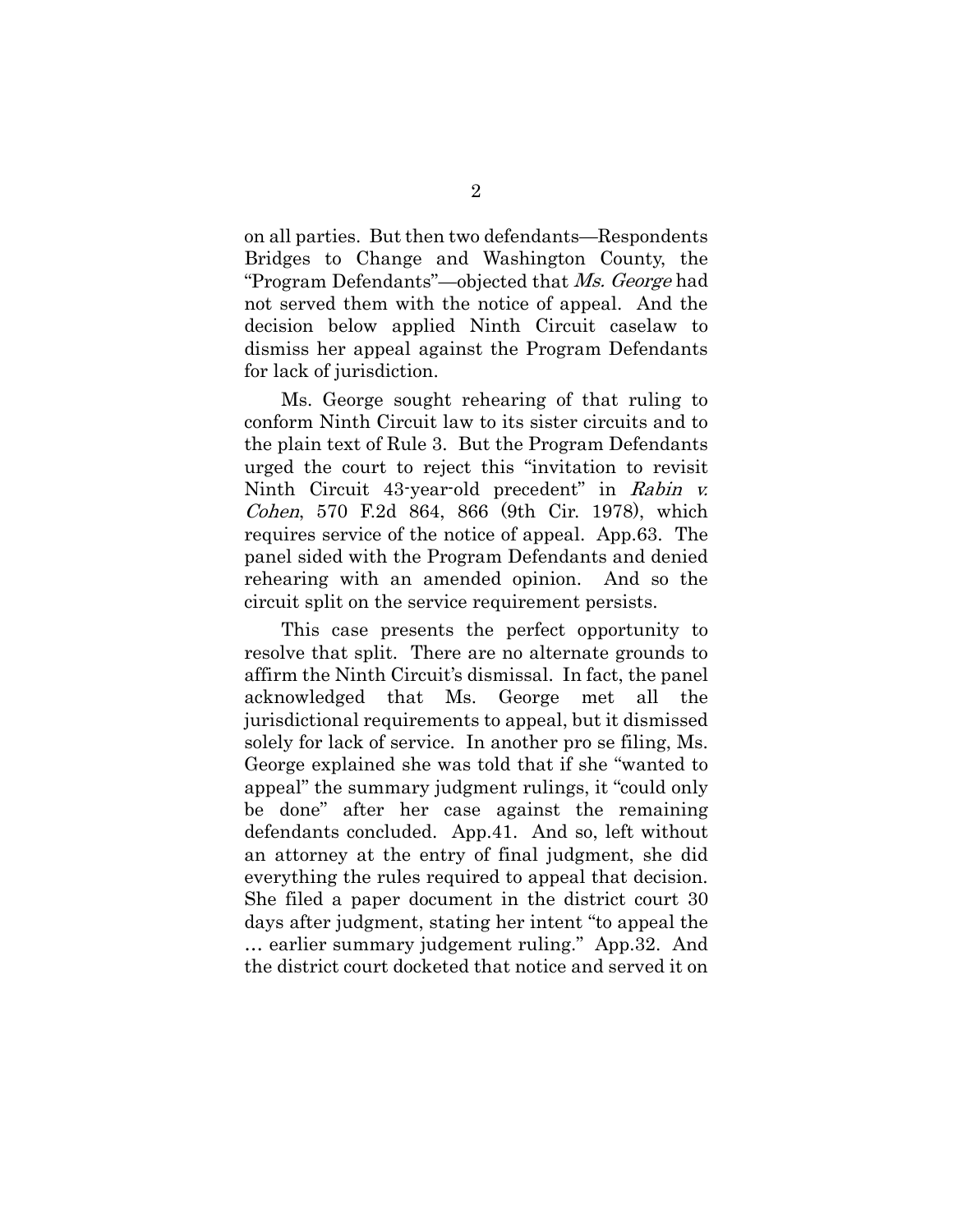the parties as required by Rule 3(d). Although Ms. George had followed the Rules to a tee, the lower court nevertheless denied her a decision on the merits.

<span id="page-12-0"></span>This is a manifest injustice. Not only does the Ninth Circuit's rule lack any foundation in the text of Rule 3 that it purports to interpret, but it is uniquely harsh to pro se litigants who are entitled to a liberal construction of Rule 3. See Smith v. Barry, 502 U.S. 244, 248 (1992). In fact, the Program Defendants have suggested that the Ninth Circuit's jurisdictional service rule applies only to appellants who, like Ms. George, fail to correctly caption their notices of appeal. But it is vital to the just administration of the courts of appeals that pro se appellants receive the hearing to which they are entitled on a timely appeal. And so the time has come for this Court to resolve this lopsided circuit split and correct the Ninth Circuit's outlier, atextual rule. The Court should grant certiorari and reverse.

#### OPINIONS BELOW

The original and amended orders of the Ninth Circuit are unreported and reproduced at App.1–6 and App.9–16. The order of the United States District Court for the District of Oregon granting summary judgment to the Program Defendants is unreported and reproduced at App.17–28.

#### **JURISDICTION**

On April 20, 2018, the district court entered judgment, and Ms. George filed a timely notice of appeal 30 days later on May 21, 2018. App.31–37. On November 18, 2021, the Ninth Circuit issued a decision affirming in part and dismissing the appeal in part for lack of jurisdiction. App.1–6. On December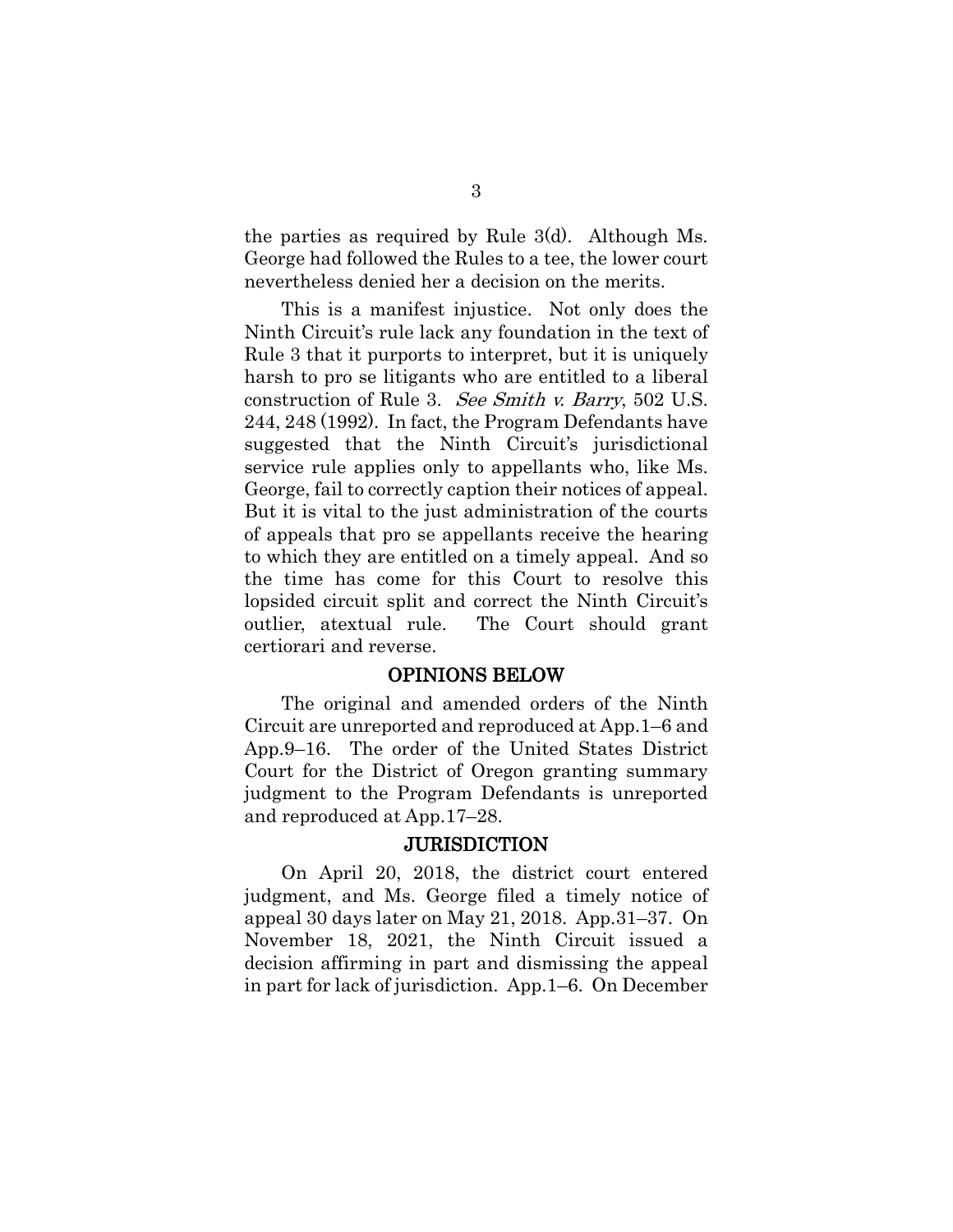2, 2021, Ms. George sought panel rehearing of the dismissal for lack of jurisdiction. App.52–61. On January 5, 2022, the Ninth Circuit issued an amended decision and denied rehearing. App.9–16. This Court has jurisdiction under 28 U.S.C. § 1254(a) to review the Ninth Circuit's dismissal for lack of jurisdiction.

4

### <span id="page-13-0"></span>RULE AT ISSUE

Federal Rule of Appellate Procedure 3 provides as follows in pertinent part:

#### (a) Filing the Notice of Appeal.

…

(2) An appellant's failure to take any step other than the timely filing of a notice of appeal does not affect the validity of the appeal, but is ground only for the court of appeals to act as it considers appropriate, including dismissing the appeal.

…

#### (c) Contents of the Notice of Appeal.

…

…

(7) An appeal must not be dismissed for informality of form or title of the notice of appeal, or for failure to name a party whose intent to appeal is otherwise clear from the notice, or for failure to properly designate the judgment if the notice of appeal was filed after entry of the judgment and designates an order that merged into that judgment.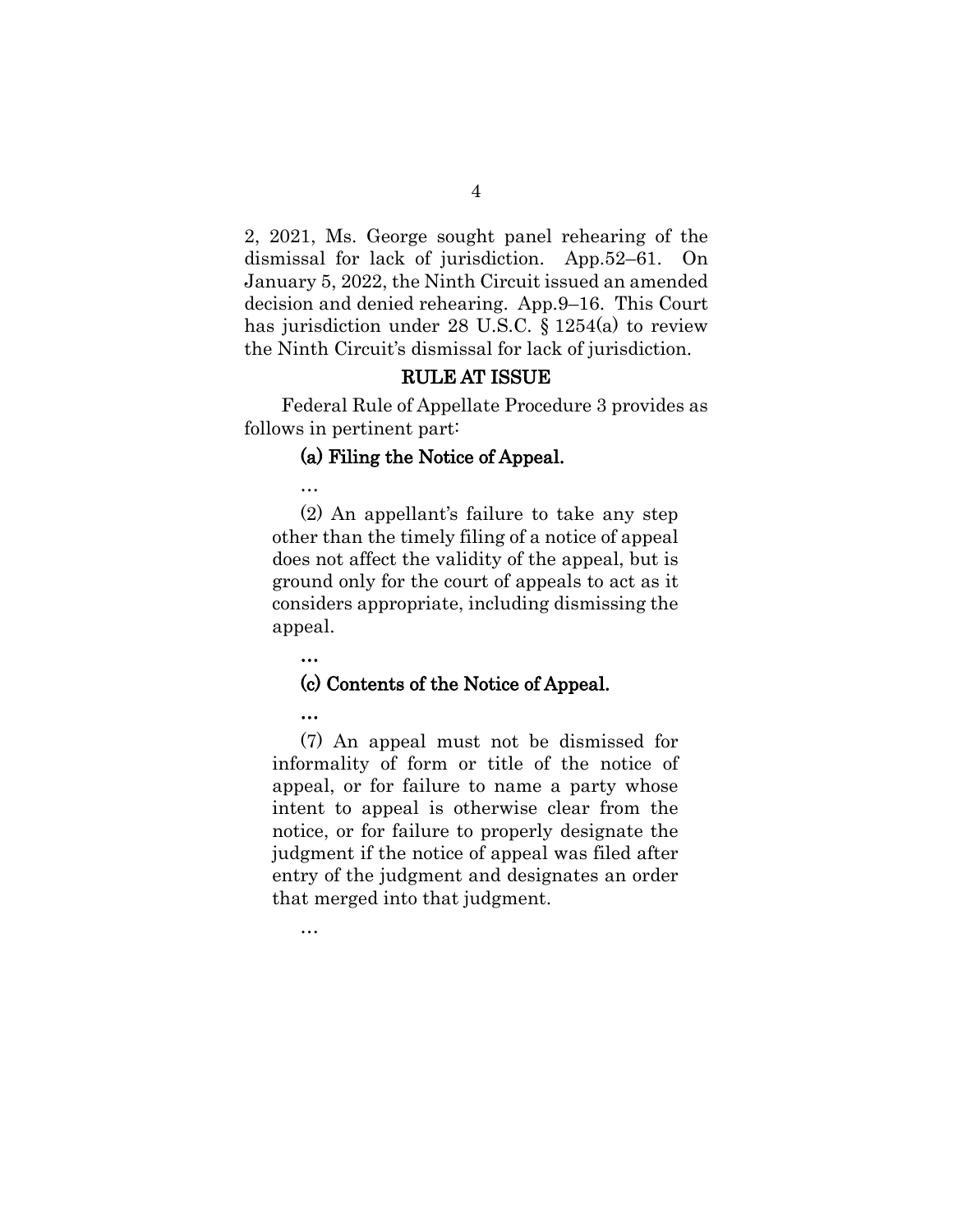#### (d) Serving the Notice of Appeal.

(1) The district clerk must serve notice of the filing of a notice of appeal by sending a copy to each party's counsel of record—excluding the appellant's—or, if a party is proceeding pro se, to the party's last known address. …

…

(3) The district clerk's failure to serve notice does not affect the validity of the appeal. …

#### STATEMENT OF THE CASE

# A. Ms. George Files Suit Over Racial And Religious Discrimination In The "Homeless To Work" Program.

This action arises from Ms. George's participation in the "Homeless to Work" program run by Respondent Bridges to Change with support from Respondent Washington County, Oregon. See App.19. These two Program Defendants offered Ms. George housing with House of Hope, which operates "Christ centered" women's recovery homes in Oregon under the leadership of director Patricia Barcroft. See App.19– 20. About a week into Ms. George's time at House of Hope, a dispute arose over her attendance of House of Hope's religious meetings. Ms. George said she was feeling ill and would not be attending an evening meeting. See App. 21. The same evening, Ms. Barcroft had excused Ms. George's roommate—a white woman who was not a Jehovah's Witness—for illness. See id. But Ms. Barcroft refused to excuse Ms. George, and when Ms. George would not attend the meeting, House of Hope terminated her tenancy. See id.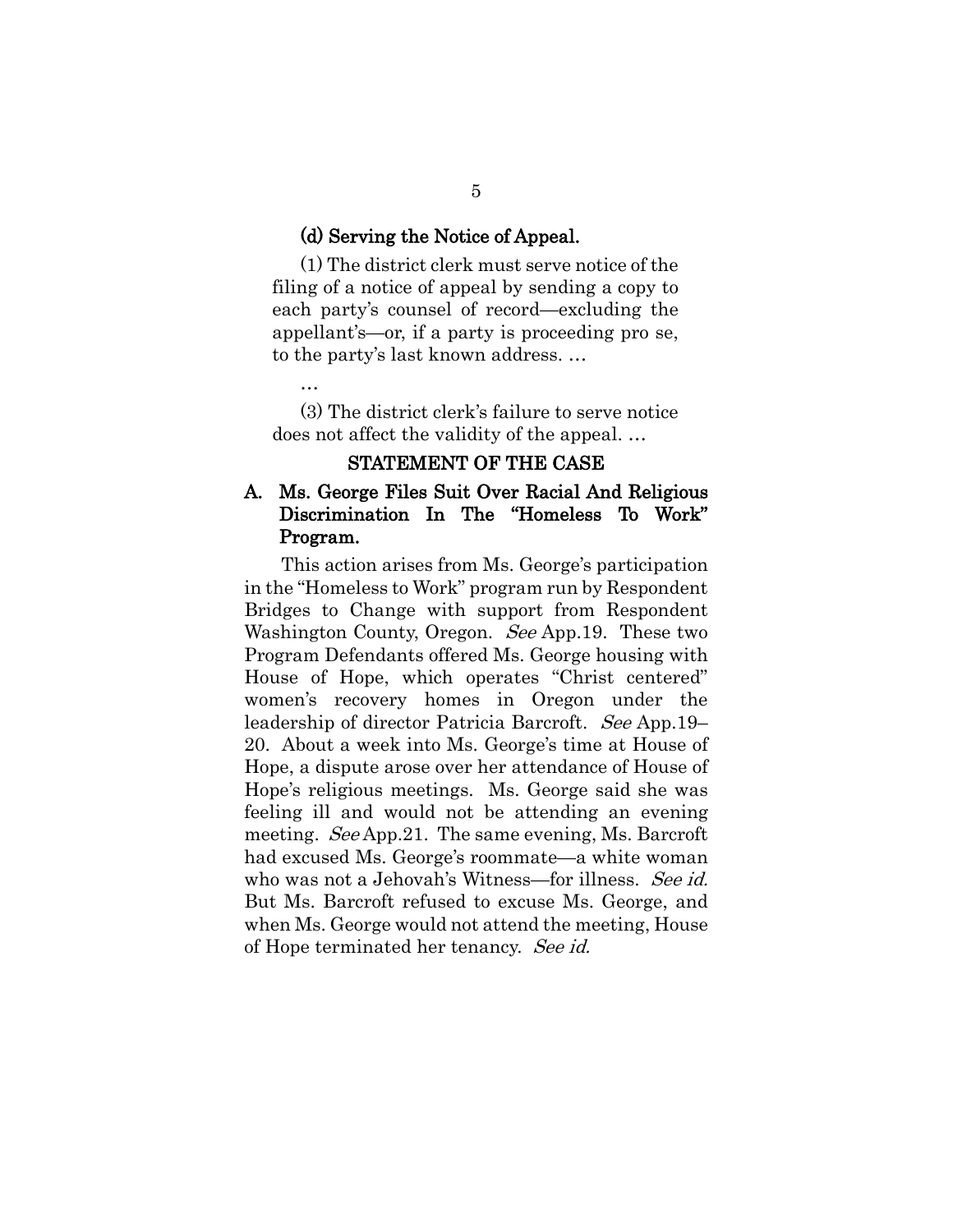Ms. George then retained an attorney to file this action in the District of Oregon. In it, she alleges racial and religious discrimination in housing by House of Hope, Ms. Barcroft, Bridges to Change, and Washington County. The district court granted summary judgment on all of Ms. George's claims against the Program Defendants and on certain of her claims against House of Hope and Ms. Barcroft. App.18, 22–28. Ms. George then went to trial on her remaining claims against House of Hope and Ms. Barcroft. After a mistrial for a non-unanimous verdict, D.C.Dkt.65, the district court granted all counsel leave to withdraw and appointed pro bono counsel for both sides. D.C.Dkt.72, 79, 95.

A second trial of Ms. George's remaining claims against House of Hope and Ms. Barcroft took place before the magistrate judge on consent. The jury returned a defense verdict, and the district court entered judgment. App.29. The district court then granted Ms. George's pro bono trial counsel leave to withdraw. D.C.Dkt.156.

#### B. Ms. George Files A Pro Se Notice Of Appeal And The District Court Serves It On The Parties.

Thirty days after the judgment, Ms. George, then pro se, made a paper filing in the district court stating her intent to appeal. While she submitted it using the form for a "Motion for Appointment of Pro Bono Counsel," the document's purpose as a notice of appeal was plain: she listed Bridges to Change, Washington County, and House of Hope in the caption and stated on the first page that she "would like to appeal the … earlier summary judgment ruling by Judge Michael H. Simon. (opinion and order)." App.32.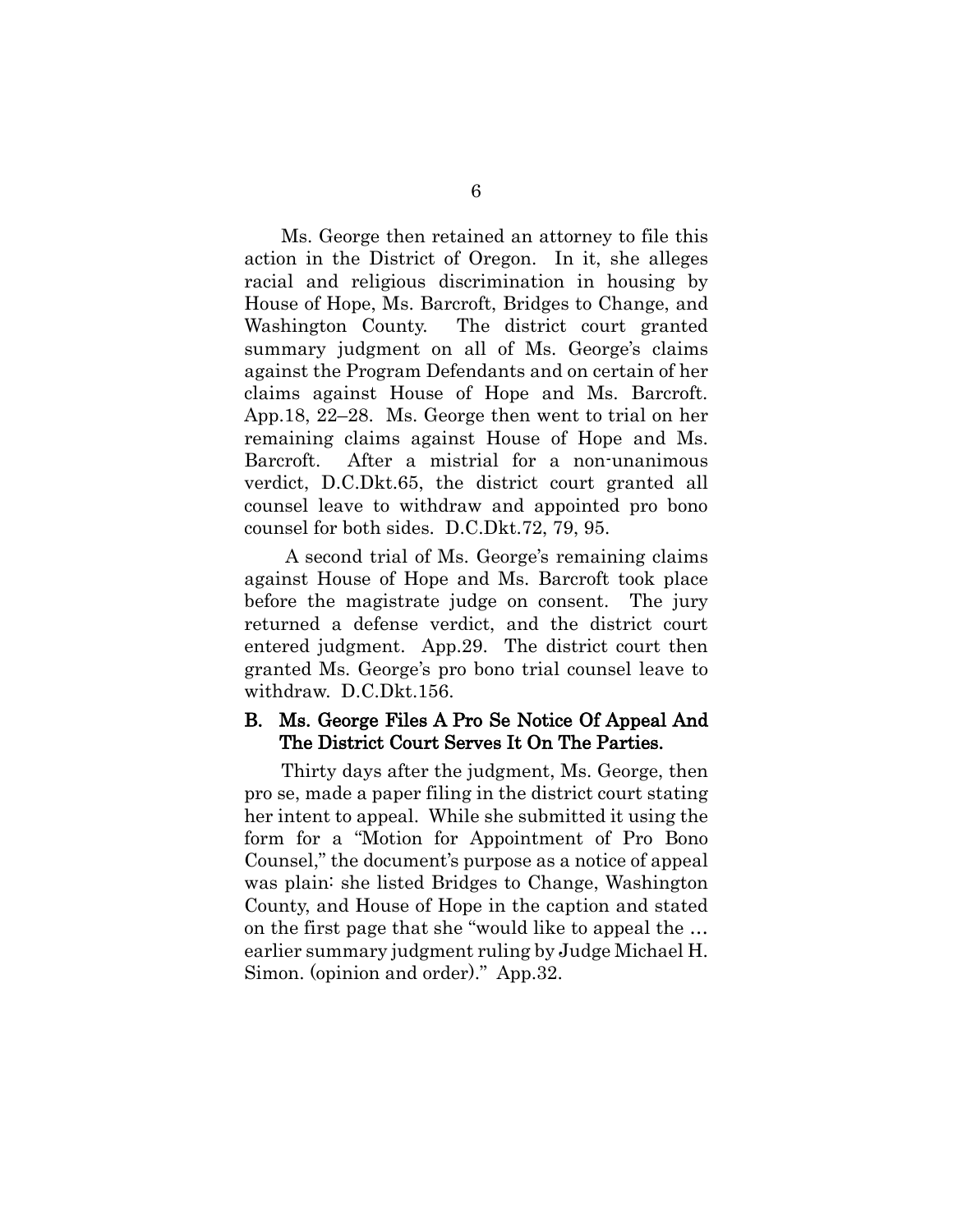<span id="page-16-0"></span>Ms. George did not serve her notice of appeal instead, the district court docketed it and served it on all parties via ECF. See id.; D.C.Dkt. 157. Even though the Program Defendants had "been terminated from the case," they continued to receive ECF notices because they had not filed a request to discontinue them. U.S. District Court, District of Oregon, CM/ECF User Manual, Discontinuing NEFs for a Case, available at https://bit.ly/2ZI8Uen. There is no evidence that those ECF notices were not sent to or received by the Program Defendants. The Ninth Circuit docketed Ms. George's appeal and granted her request to appoint pro bono counsel to represent her on appeal.

## C. The Ninth Circuit Joins All Parties To Ms. George's Appeal And The Program Defendants Challenge Jurisdiction.

Shortly after appointment, counsel saw that the district court's judgment had been "ENTERED in favor of Defendants House of Hope Recovery and Patricia Barcroft," but it did not name the Program Defendants. App.29. And because the judgment did not name the Program Defendants, the Ninth Circuit had not included them in the appeal. Ms. George's counsel then spoke with the Program Defendants, and they indicated they knew about Ms. George's appeal, but believed the original judgment had not resolved the claims against them. App.49–50.

Because the Program Defendants maintained that the judgment did not resolve claims against them, Ms. George sought to proceed separately against them on appeal. She filed a pro se motion asking for a judgment for the Program Defendants, D.C.Dkt.171,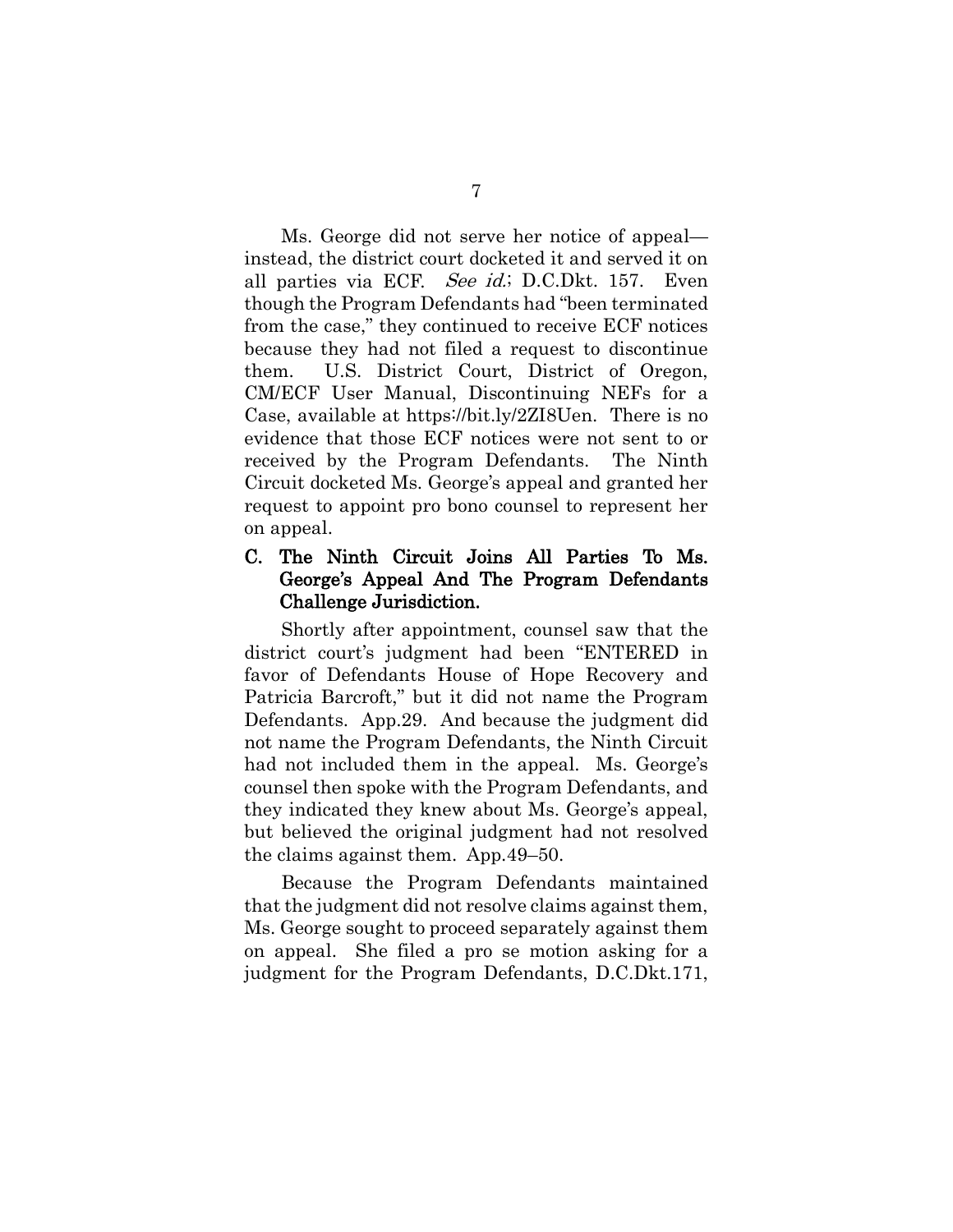which the district court granted, entering an amended judgment "in favor of all Defendants and against Plaintiff." App.7. And so just before her counsel filed the opening brief as to House of Hope and Ms. Barcroft in the original appeal, Ms. George filed a second pro se notice of appeal from the amended judgment. App.43.

But the Ninth Circuit did not docket Ms. George's new notice of appeal as a separate appeal against the Program Defendants. Instead, it added the Program Defendants to the appeal from the original judgment, along with House of Hope and Ms. Barcroft. App.46– 47. It also directed Ms. George to address whether her failure to previously add the Program Defendants or to address her claims against them in her opening brief led to a waiver. *Id.* Ms. George's counsel urged that there was no basis for a finding of waiver: only the amended judgment was final and Ms. George had diligently pursued her claims against the Program Defendants from the outset. COA.Dkt.43.

<span id="page-17-0"></span>In the very first point of their response brief, the Program Defendants argued that the court of appeals lacked jurisdiction over Ms. George's appeal against them. COA.Dkt.61 at 13–14. They said Ms. George did not serve them with her May, 21, 2018 pro se filing and that, "[w]ithout service," it "cannot be treated as a notice of appeal." Id. at 14. And they quoted the Ninth Circuit's holding in In re Sweet Transfer & Storage, Inc. that "the document in question [must] have been *served* upon the other parties." Id. (quoting 896 F.2d 1189, 1193 (9th Cir. 1990)). Ms. George responded that the original judgment was not final, but that even if the court held otherwise, a lack of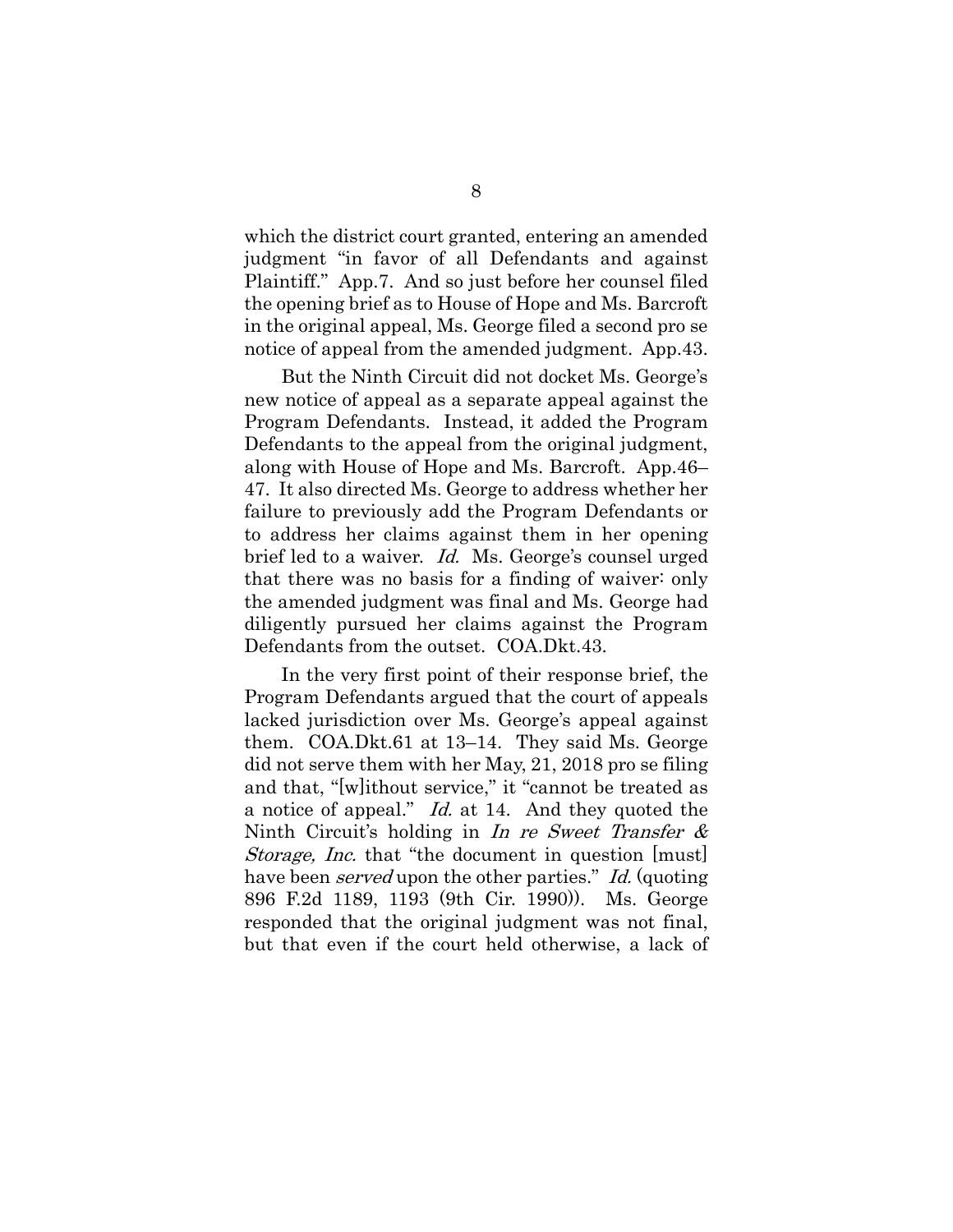service did not impair its jurisdiction. COA.Dkt.74-1 at 19–20; App.48–51.

## D. The Ninth Circuit Dismisses Ms. George's Appeal As To The Program Defendants Because She Did Not Serve Them With Her Notice Of Appeal.

The Ninth Circuit held oral argument on Ms. George's appeal only as to House of Hope and Ms. Barcroft. The panel then affirmed the judgment for House of Hope and Ms. Barcroft on the merits. App.4– 5. But it declined to even reach her appeal as to the Program Defendants and instead dismissed it for lack of jurisdiction. App.3–4.

The Ninth Circuit reached this conclusion despite having found that Ms. George met all three requirements for appellate jurisdiction: "(1) she appealed a final decision, (2) her appeal was timely, and (3) she complied with the notice required by Rule 3." App.3 (cleaned up). The court concluded that the original judgment was a final decision, even though it named only House of Hope and Ms. Barcroft, because the district court had previously granted summary judgment against the Program Defendants. App. 3.<sup>[1](#page-18-2)</sup> It held that Ms. George's notice of appeal was timely

<span id="page-18-2"></span><span id="page-18-1"></span><span id="page-18-0"></span><sup>&</sup>lt;sup>1</sup> This holding effectively adopted the doctrine of cumulative finality—that the last of a series of decisions that resolves all claims against all parties may be treated as a final judgment. *See*  15A Wright & Miller, Fed. Prac. & Proc. Juris. § 3914.9 (2d ed.). Although Ms. George contends that the amended judgment was the only final judgment here, *see* Fed. R. Civ. P. 54(b), this Petition does not seek review of the Ninth Circuit's holding on finality. Nor would it make a difference to the issues under review, since the district court, not Ms. George, served her notices of appeal from both the original and amended judgments.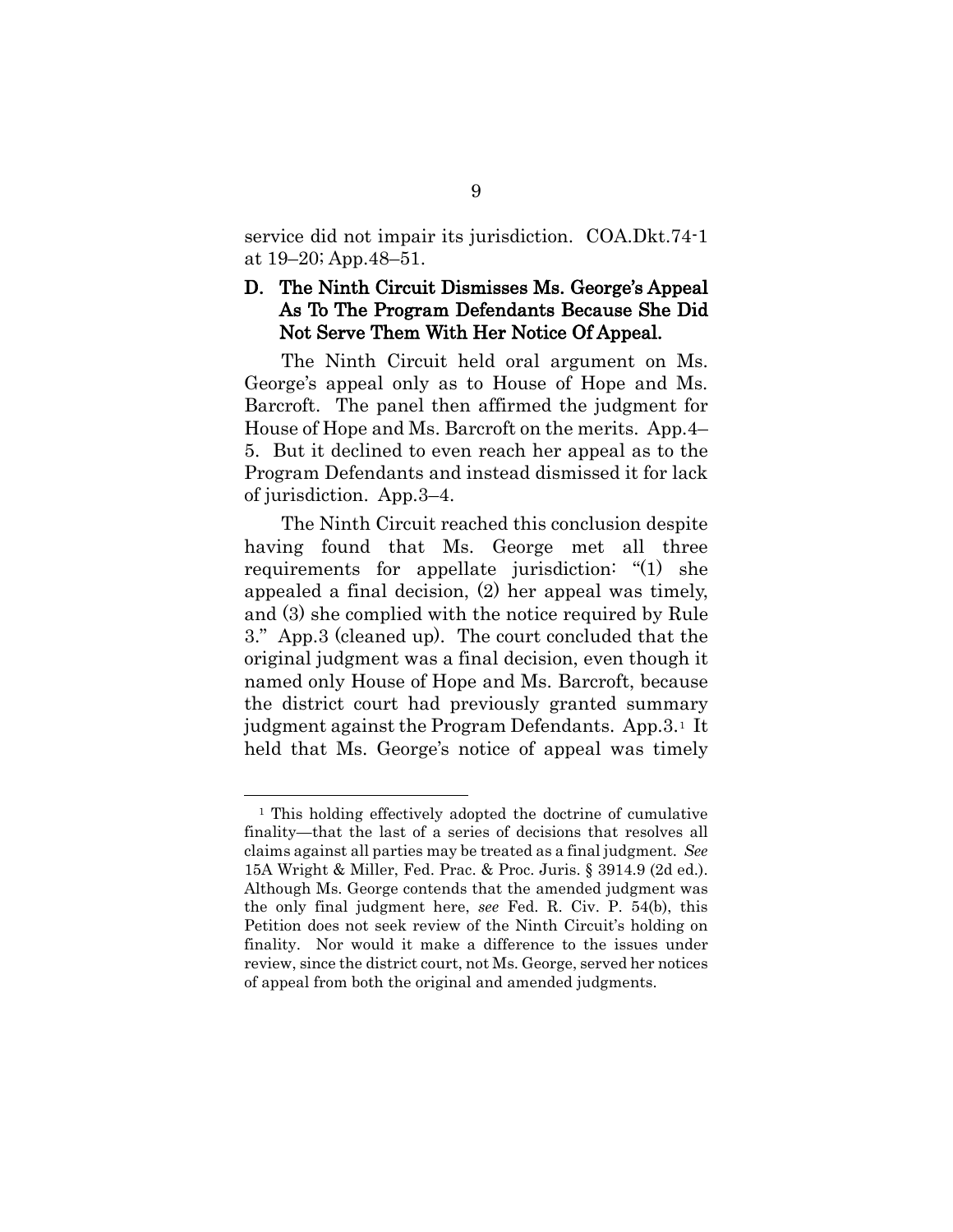because she filed it "with the district court within 30 days after entry of the judgment." Id. And it held that Ms. George's filing was a notice of appeal because it "gave notice of her intent to appeal the court's final judgment." Id. (citing Smith, 502 U.S. at 248).

Yet, despite holding that Ms. George met all three requirements of appellate jurisdiction, the court dismissed her appeal as to the Program Defendants because she "did not serve her notice of appeal" on them. App.3. And based on this, it concluded "she did not comply with the requirements of Federal Rule of Appellate Procedure 3 as to those two defendants." App.3. But instead of discussing what Rule 3 requires, the panel relied on the *Sweet Transfer* decision cited by the Program Defendants. App.4. And it quoted this Court's statement in Smith, about the substance of the notice of appeal, that the "purpose of a notice of appeal 'is to ensure that the filing provides sufficient notice to other parties and the courts.'" App.3–4 (quoting Smith, 502 U.S. at 248 (emphasis added).

#### E. The Ninth Circuit Issues An Amended Decision And Denies Rehearing.

Ms. George sought panel rehearing. She explained that the Ninth Circuit had overlooked three critical points: (1) Rule 3 commits service of the notice of appeal to the district court, not the appellant; (2) the district court did serve the notice of appeal on the Program Defendants via ECF; and (3) lack of service of the notice of appeal does not affect jurisdiction. See App.52–61. And she noted that every other circuit to consider the question has held that service is not essential to jurisdiction. App.55–57.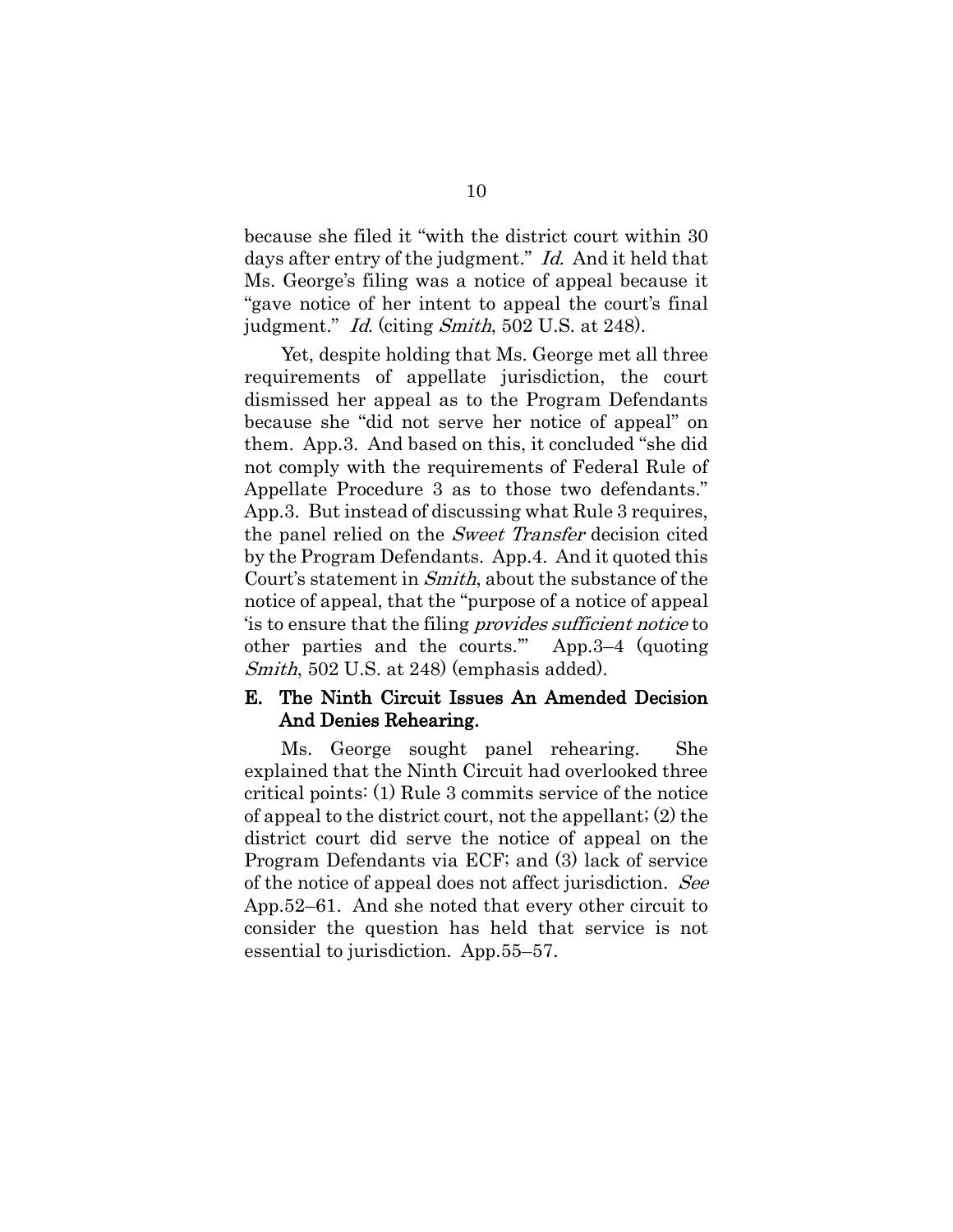The panel directed the Program Defendants to address the rehearing petition, and they clung again to the jurisdictional service rule. In the very first sentence of their response, they characterized the rehearing petition as "an invitation to revisit Ninth Circuit 43-year-old precedent contained in Rabin v. Cohen, 570 F.2d 864, 866 (9th Cir. 1978)," which required service of the notice of appeal. App.63. Despite the judicially noticeable record of service by the district court, the Program Defendants continued to claim that they had not been served with the notice of appeal. App.66–67. They argued that the court had discretion to dismiss Ms. George's appeal under Rule  $3(a)(2)$ . App.73. And above all, they urged that the Ninth Circuit has "uniformly" required the appellant to serve a notice of appeal not labeled as such. App.67.

The Ninth Circuit denied rehearing. It issued an amended decision, but the changes in that opinion were only window dressing for the jurisdictional service rule. The amended decision still dismissed Ms. George's appeal as to the Program Defendants for lack of jurisdiction. App.13–14. It still cited Smith and it still quoted *Sweet Transfer's* holding that "the document in question" must "have been *served* upon the other parties." App.14 (quoting Sweet Transfer, 96) F.2d at 1193). The only edit in the amended decision was to charge Ms. George with failing to "provide adequate notice" to the Program Defendants, App.13, rather than failing to "serve her notice of appeal." App.3. But because the Ninth Circuit also held that Ms. George's filing had given proper notice of her intent to appeal, the Ninth Circuit's reference to "adequate notice" was just a reference to service. App.13–14.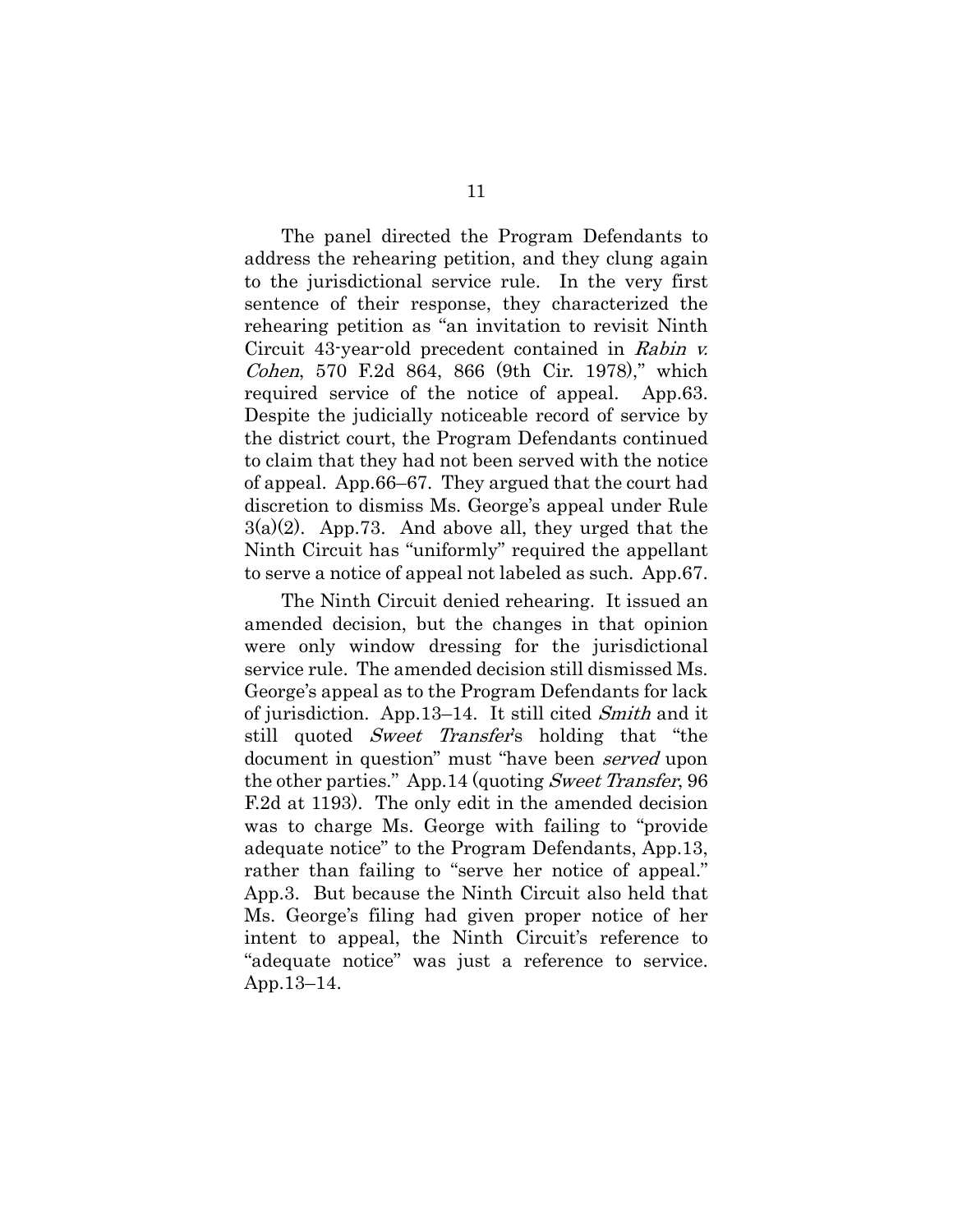#### REASONS FOR GRANTING THE PETITION

The Court should grant this Petition to resolve the entrenched, lopsided split in the courts of appeals on whether appellants must serve the notice of appeal. The Ninth Circuit's holding violates both the plain language and the purpose of Rule 3(d). That Rule demands that the district court, not the appellant, serve the notice of appeal, and it expressly states that a lack of service does not impair jurisdiction. The split among the courts of appeals on this question is deep, wide, and intractable. Standing against the Ninth Circuit's jurisdictional service rule are ten decisions of six other courts of appeals that have applied Rule 3(d) according to its plain language. And this case involving a pro se appellant who met every requirement for appellate jurisdiction is an ideal vehicle to address the question. There are no alternate grounds to affirm the dismissal, and Ms. George's appeal illustrates the especially pernicious effect that the Ninth Circuit's rule has on pro se litigants. The Court should grant the Petition to resolve this circuit split and remedy the harsh effect of the Ninth Circuit's rule on unrepresented litigants.

# I. The Ninth Circuit's Jurisdictional Service Rule Conflicts With The Plain Language Of Rule 3(d) And Every Other Circuit To Address The Issue.

The Ninth Circuit's requirement that the appellant serve the notice of appeal directly conflicts with Rule 3(d) of the Federal Rules of Appellate Procedure and with the decisions of six other circuits. The Court should grant review to give effect to Rule 3(d)'s plain directive that the duty to serve the notice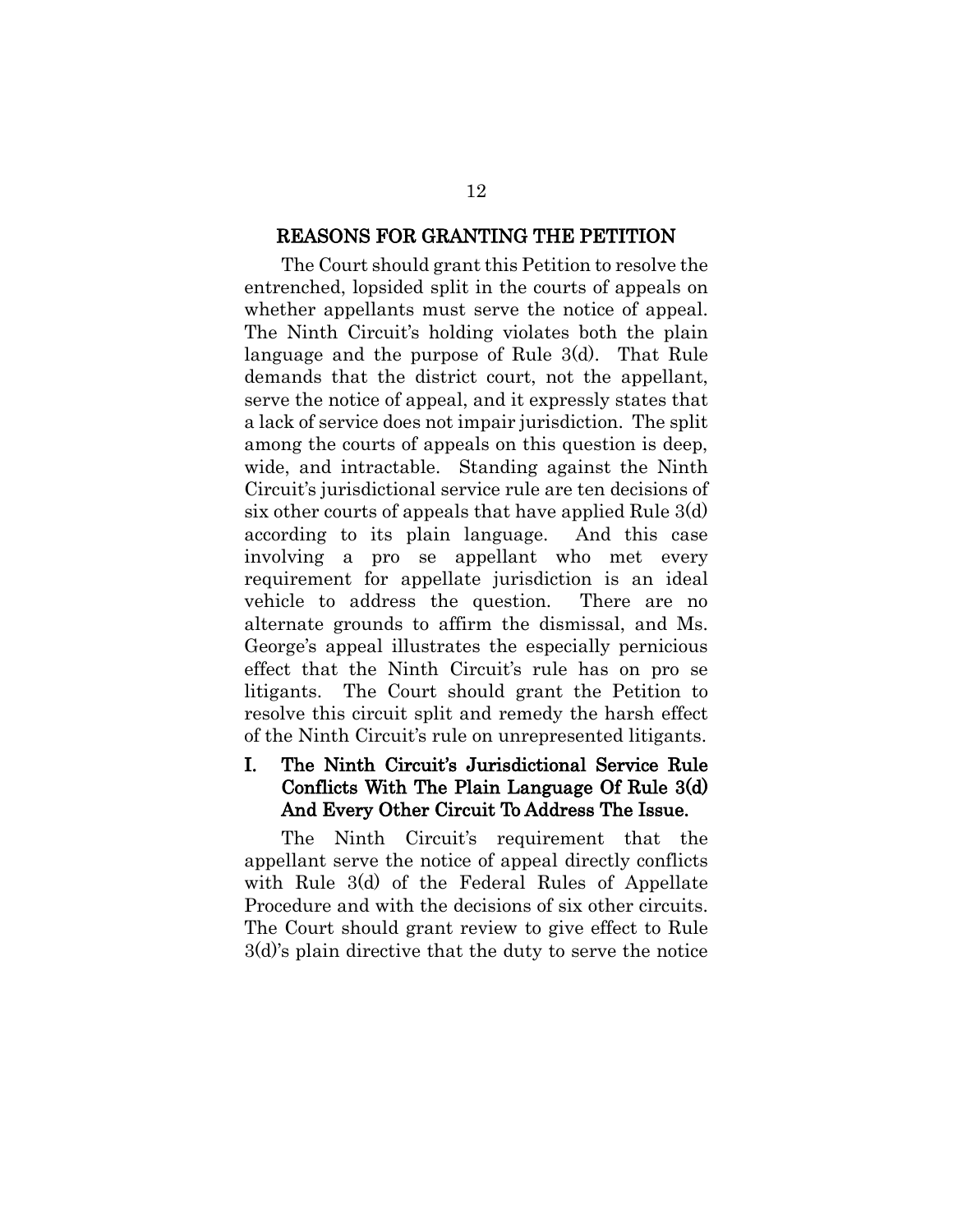of appeal rests with the district court, not the appellant, and does not affect appellate jurisdiction.

# A. This Court Has Clearly Stated In Rule 3(d) That Service Of The Notice Of Appeal Does Not Affect Jurisdiction.

<span id="page-22-1"></span>The Court has made the role of service of the notice of appeal clear from its very first promulgation of the Federal Rules of Appellate Procedure. See 28 U.S.C. § 2072. The original 1967 version of Rule 3 dictates that "[t]he clerk of the district court shall serve notice of the filing of a notice of appeal," and that the "[f]ailure of the clerk to serve notice shall not affect the validity of the appeal." Federal Rules of Appellate Procedure, 389 U.S. 1065, 1070 (1967). With only minor stylistic changes, this language endures in the current version of Rule 3: "The district clerk must serve notice of the filing of a notice of appeal," but "[t]he district clerk's failure to serve notice does not affect the validity of the appeal." Fed. R. App. P. 3(d).

<span id="page-22-0"></span>Although this Court has not definitively construed the Rule 3(d) service requirement, it has issued decisions under Rule 3(c) on the substantive requirements for a notice of appeal. In *Torres v. Oakland Scavenger Co.*, this Court held that, while a litigant's filing may serve as a notice of appeal if it "is the functional equivalent of what the rule requires," a filing that did not name the party seeking to appeal was not enough. 487 U.S. 312, 317 (1988). And then, in Smith v. Barry, the Court held that a document captioned as a brief sufficed because it is "the notice afforded by a document, not the litigant's motivation in filing it," that "determines the document's sufficiency" as a notice of appeal. 502 U.S. 244, 248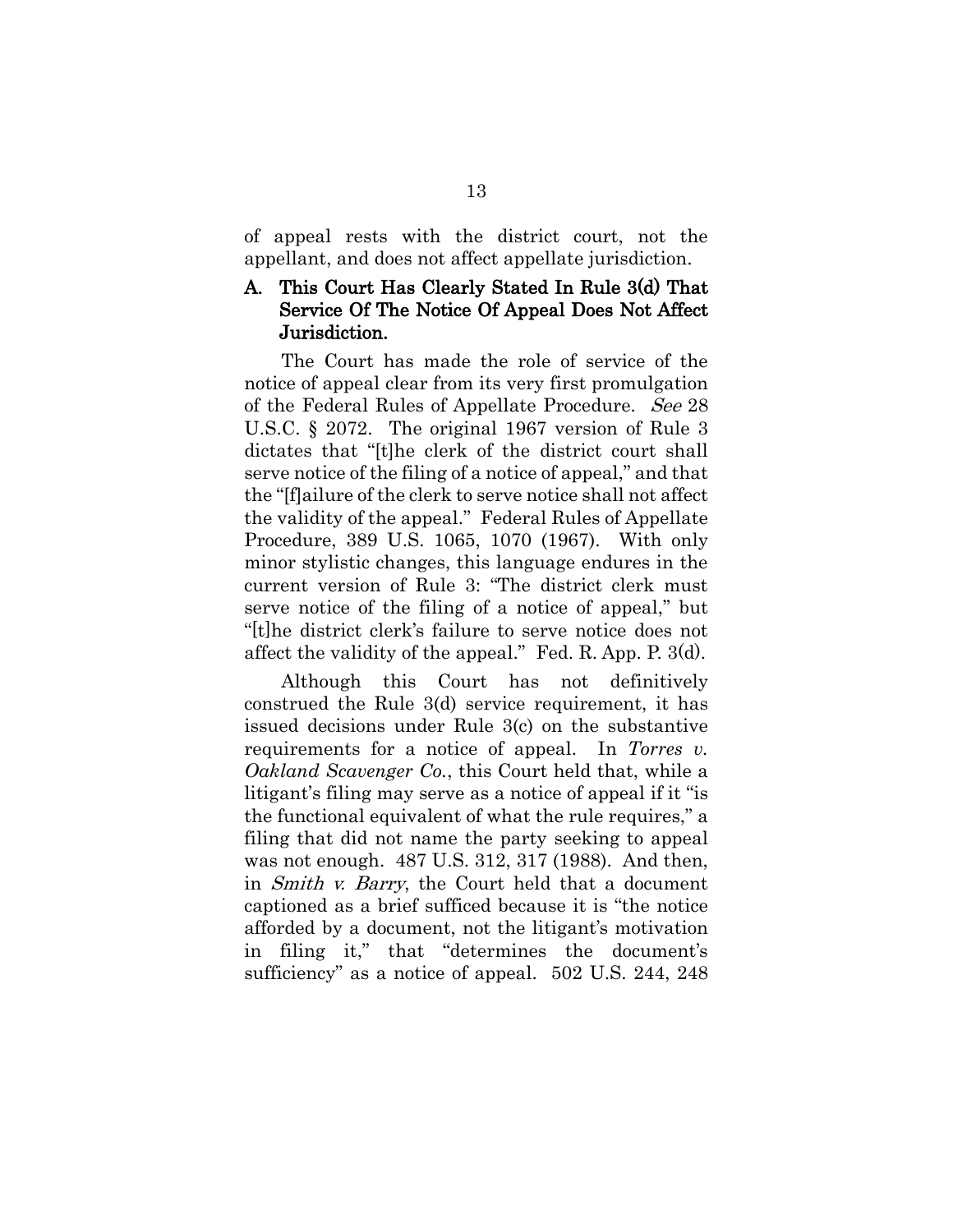<span id="page-23-0"></span>(1992). "If a document filed within the time specified by Rule 4 gives the notice required by Rule 3, it is effective as a notice of appeal." Id. at 248–249. Neither *Torres* nor *Smith* created separate rules for a "functional equivalent" of a notice of appeal. Instead, they applied the lenient construction that Rule 3 mandates by forbidding that an appeal "'be dismissed for informality of form or title of the notice of appeal.'" See Smith, 502 U.S. at 250 (Scalia, J., concurring) (quoting Fed. R. App. P.  $3(c)(7)$ ).

Just as *Torres* and *Smith* resolved important and disputed questions about the substantive requirements of a notice of appeal under Rule 3(c), this case warrants review to resolve the circuit split over the procedural requirements of Rule 3(d). The plain text of Rule 3(d) dictates that the district court must serve the notice of appeal and that a lack of service does not affect the appeal's validity. And the liberal construction of Rule 3 that this Court applied in *Smith*  makes that conclusion inescapable. A liberal construction for pro se appellants would not punish Ms. George for failing to take an action that the Rules specifically commit to the courts.

The same goes if the Court interprets Rule 3(d) according to its evident purpose and intent. See Torres, 487 U.S. at 319 (Scalia, J., concurring in the judgment). "Where that intent is to provide leeway, a permissive construction is the right one; where it is to be strict, a permissive construction is wrong." Id. Thus, in *Torres*, the purpose of the Rule suggested that failing to name the appellant was fatal, since Rule 3(c) requires the notice of appeal to "specify the party or parties taking the appeal" without exception. See id.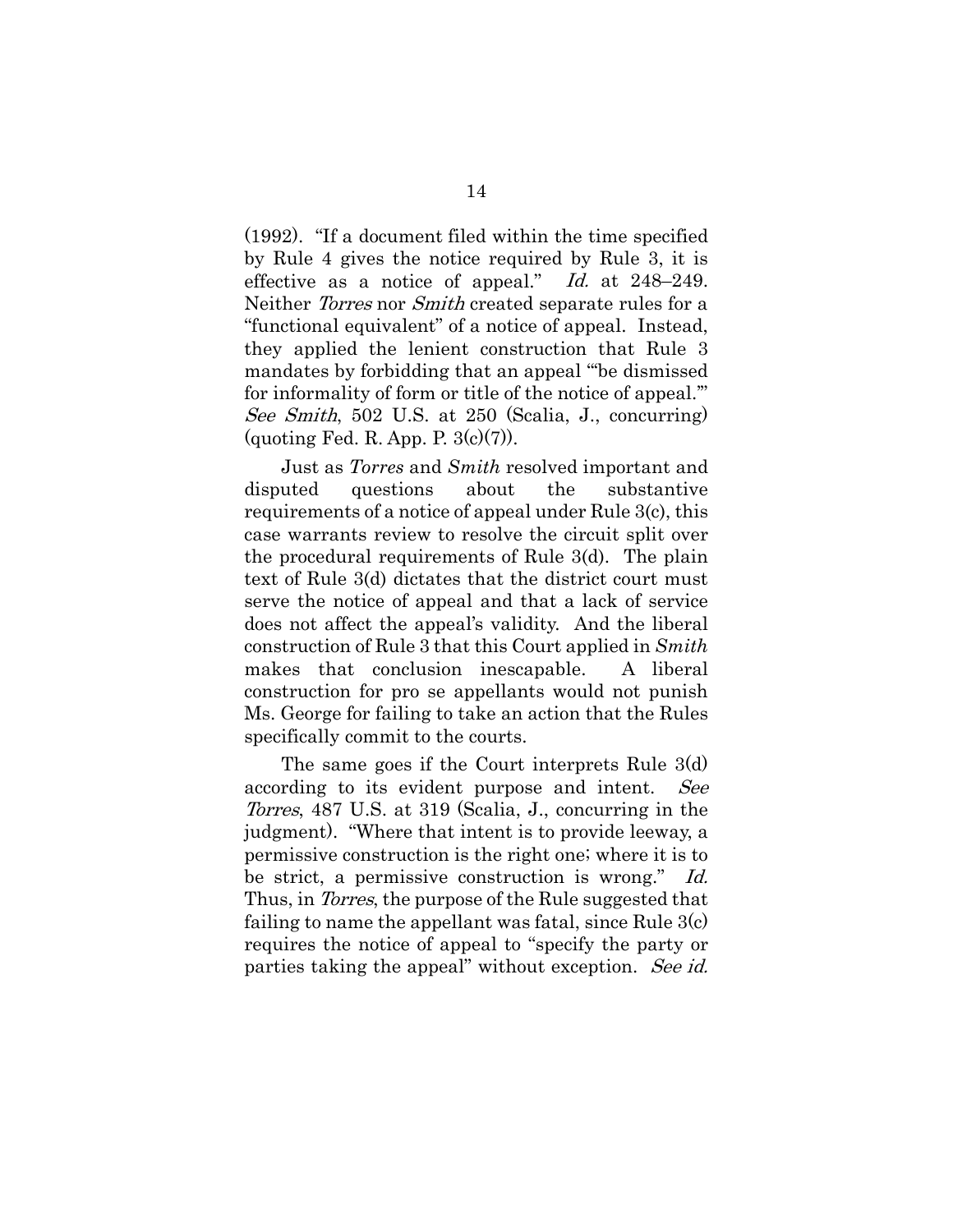But Rule 3(d), in contrast, specifically commits service to "the district clerk," and it expressly states that a lack of service by the district court "does not affect the validity of the appeal." See Fed. R. App. P.  $3(d)(1)$ , (3). Because the Rule goes out of its way to show that a failure of service should not be charged against the appellant, it should be construed in accordance with its evident purpose not to make service jurisdictional.[2](#page-24-1)

## B. Six Circuits In Ten Decisions Recognize That Service Of The Notice Of Appeal Does Not Affect Jurisdiction.

These principles have not proven controversial in the other courts of appeals. Every other circuit to address this question has applied Rule 3(d) by its plain language to reject attempts to leverage a lack of service on specific appellees into a lack of appellate jurisdiction. Four circuits have done so in holdings and two have done so in dicta. The ten decisions from these six other circuits reinforce the plain language of Rule 3(d) and show that the Ninth Circuit's outlier jurisdictional service rule is unfounded.

The Sixth Circuit has rejected the notion that service of the notice of appeal is an element of jurisdiction. As Judge Sutton observed, arguments insisting on service to secure jurisdiction would "read [the] notice more carefully than they read Rule 3." Frieder v. Morehead State Univ., 770 F.3d 428, 430

<span id="page-24-1"></span><span id="page-24-0"></span><sup>&</sup>lt;sup>2</sup> Given Rule  $3(d)(3)$ 's express statement that lack of service does not affect validity, there is no merit to the suggestion by the Program Defendants that the court of appeals may use its discretion to dismiss an appeal ""as it considers appropriate" if the appellant does not serve the notice. App.73 (quoting Fed. R. App. P.  $3(a)(2)$ ).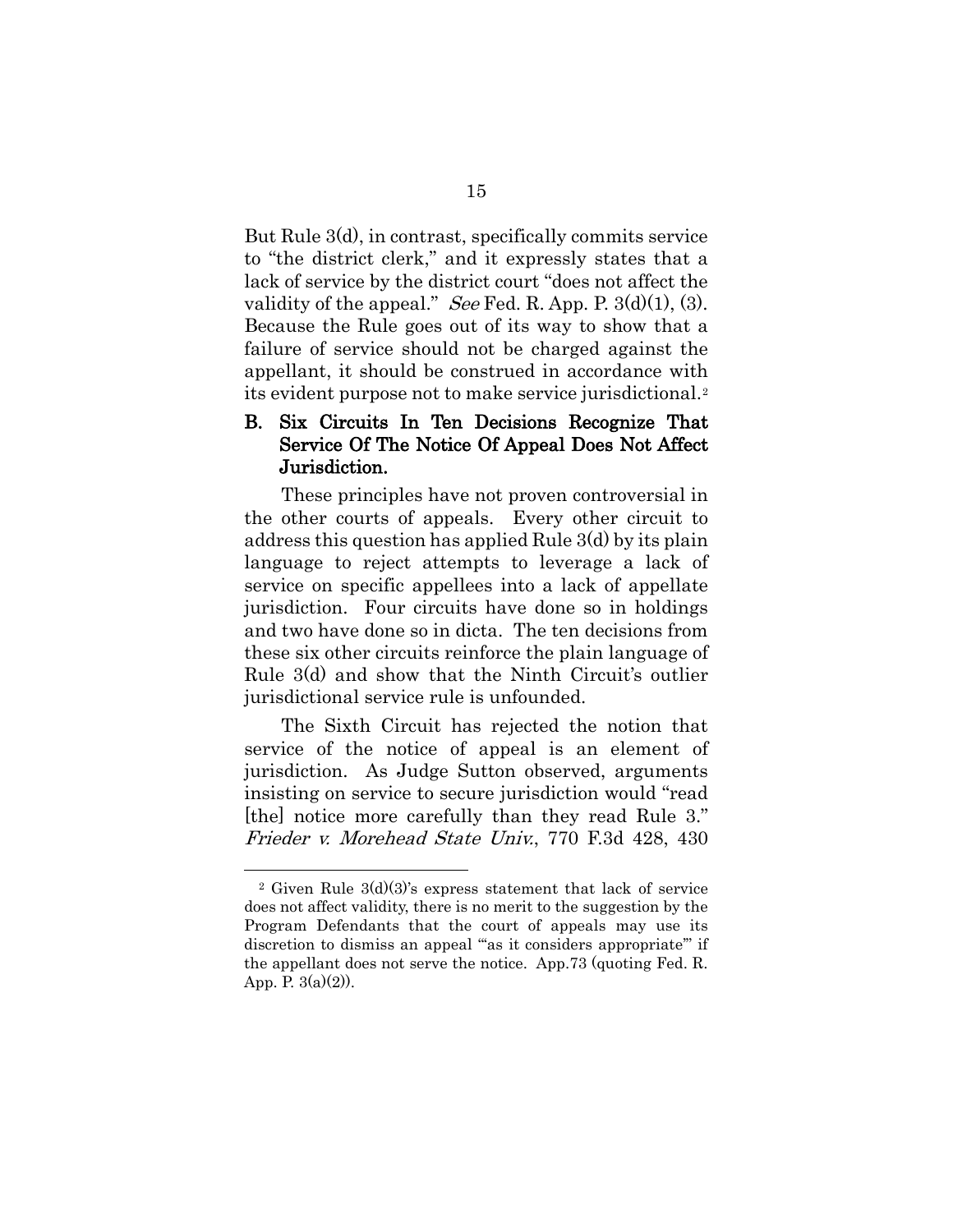<span id="page-25-0"></span>(6th Cir. 2014). Under the Rule, "[t]he person required to notify the appellees is not the appellant but the district clerk," and "[e]ven if the clerk fails in this duty," it "'does not affect the validity of the appeal." Id. (quoting Fed. R. App. P.  $3(d)(3)$ ). That plain language led the Sixth Circuit to reject a request to dismiss an appeal for lack of appellate jurisdiction. See id.

<span id="page-25-1"></span>The D.C. Circuit has similarly rejected the contention that "failure to serve" a petition for review was "grounds for dismissal." Oil, Chem. & Atomic Workers Loc. Union No. 6-418, AFL-CIO v. N.L.R.B., 694 F.2d 1289, 1297–98 (D.C. Cir. 1982). A lack of service could not support dismissal, the court explained, because Rule 3(d) "flatly states that '[f]ailure of the clerk to serve notice shall not affect the validity of the appeal." Id. at 1298 (quoting Fed. R. App. P. 3(d)).

<span id="page-25-3"></span><span id="page-25-2"></span>The Tenth Circuit also rejected an attempt by an appellee to escape participation on the merits because "it was not served with the notice of appeal." Perington Wholesale, Inc. v. Burger King Corp., 631 F.2d 1369, 1379 (10th Cir. 1979). As the court explained, even though the district court "failed to serve" the appellee as required by Rule 3, "this does not conclude the issue" because "the clerk's failure to serve the notice does not affect the validity of the appeal." Id. So, despite the lack of service, the appellee was still obliged to defend the appeal on the merits. *Id.; accord Reid v. Hamby*, 124 F.3d 217, 1997 WL 537909, at \*1 (10th Cir. 1997) ("It is the duty of the clerk of the district court to serve the notice of appeal, not the appealing parties.").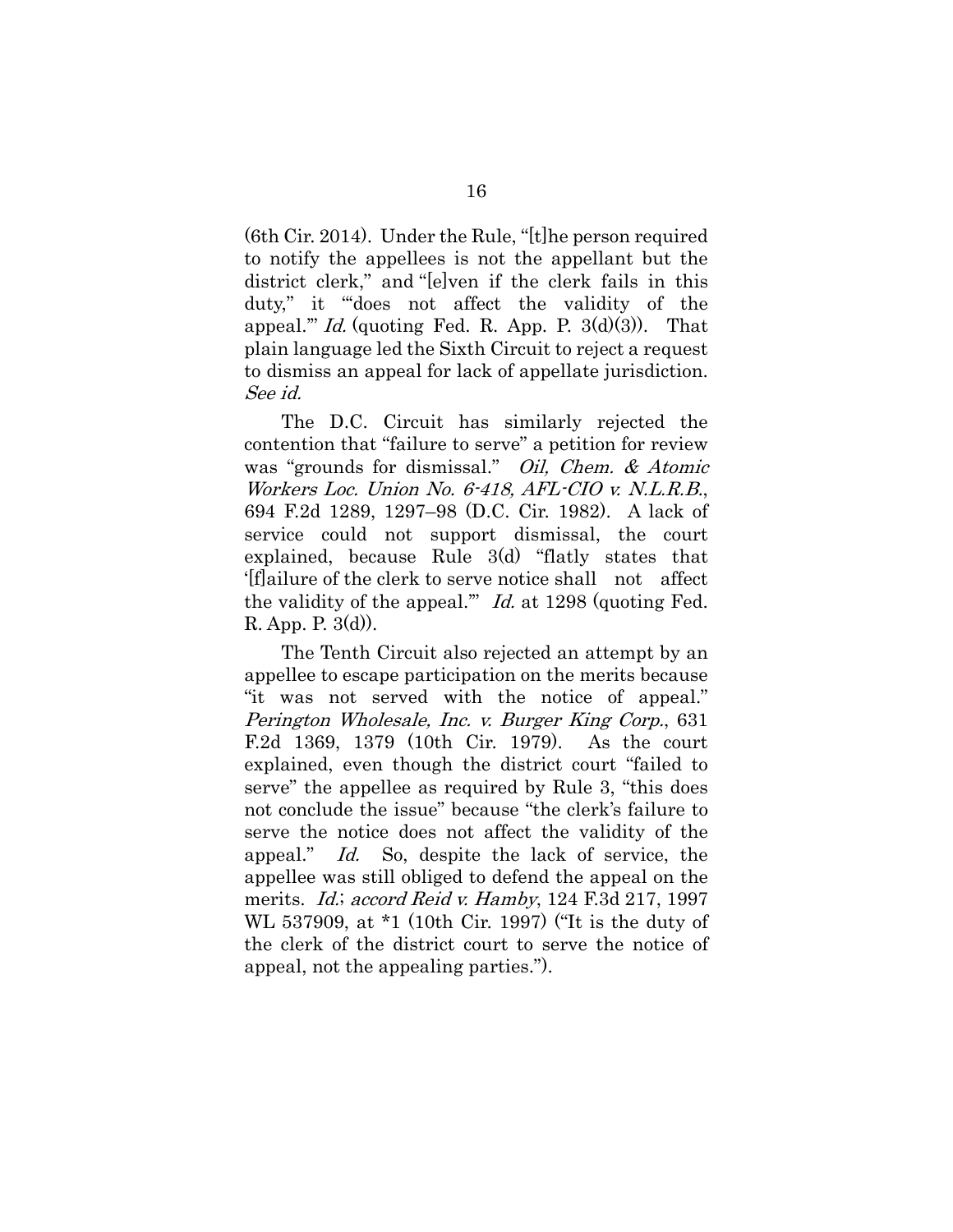<span id="page-26-4"></span><span id="page-26-2"></span>The Fifth Circuit has a robust body of law insisting that service falls to the district court and is not jurisdictional. It has held that the plain language of Rule 3(d) means it is not just wrong, but "frivolous," to ask to dismiss an appeal because the appellee "was not properly served with the notice of appeal." United States v. Uni Oil, Inc., 710 F.2d 1078, 1080 n.1 (5th Cir. 1983). Relying on the Tenth Circuit's decision in Perington, the Fifth Circuit in Uni Oil explained that the Rules are clear about what is and is not jurisdictional: "[a] delay in service is not jurisdictional" and "only the timely filing of the notice is a sine qua non." *Id.* Rule 3(d) "provides equally plainly that the responsibility for serving the notice on the parties is the clerk's, and not the appellant's," leaving "no reason why [an] appeal … should be dismissed" as to an unserved appellee. *Id.*; Moore v. Hood Cty., 20 F.3d 468, 1994 WL 122162, at \*1 (5th Cir. 1994).

<span id="page-26-3"></span><span id="page-26-1"></span><span id="page-26-0"></span>The Fifth Circuit's caselaw also addresses pro se appellants. It has held that a district court erred in requiring a certificate of service for a pro se notice of appeal because Rule 3(d) "unequivocally places upon the district clerk, not the appellant, the responsibility" to serve the notice of appeal. Smith v. White, 857 F.2d 1042, 1043 (5th Cir. 1988). And it has made equally clear that these principles also apply to an incorrectly captioned notice of appeal, where it still remains "the duty of the Clerk to see that notice thereof is served." Cobb v. Lewis, 488 F.2d 41, 45 (5th Cir. 1974) (citation omitted), overruled on other grounds, Kotam Elecs., Inc. v. JBL Consumer Prod., Inc., 93 F.3d 724, 724 (11th Cir. 1996).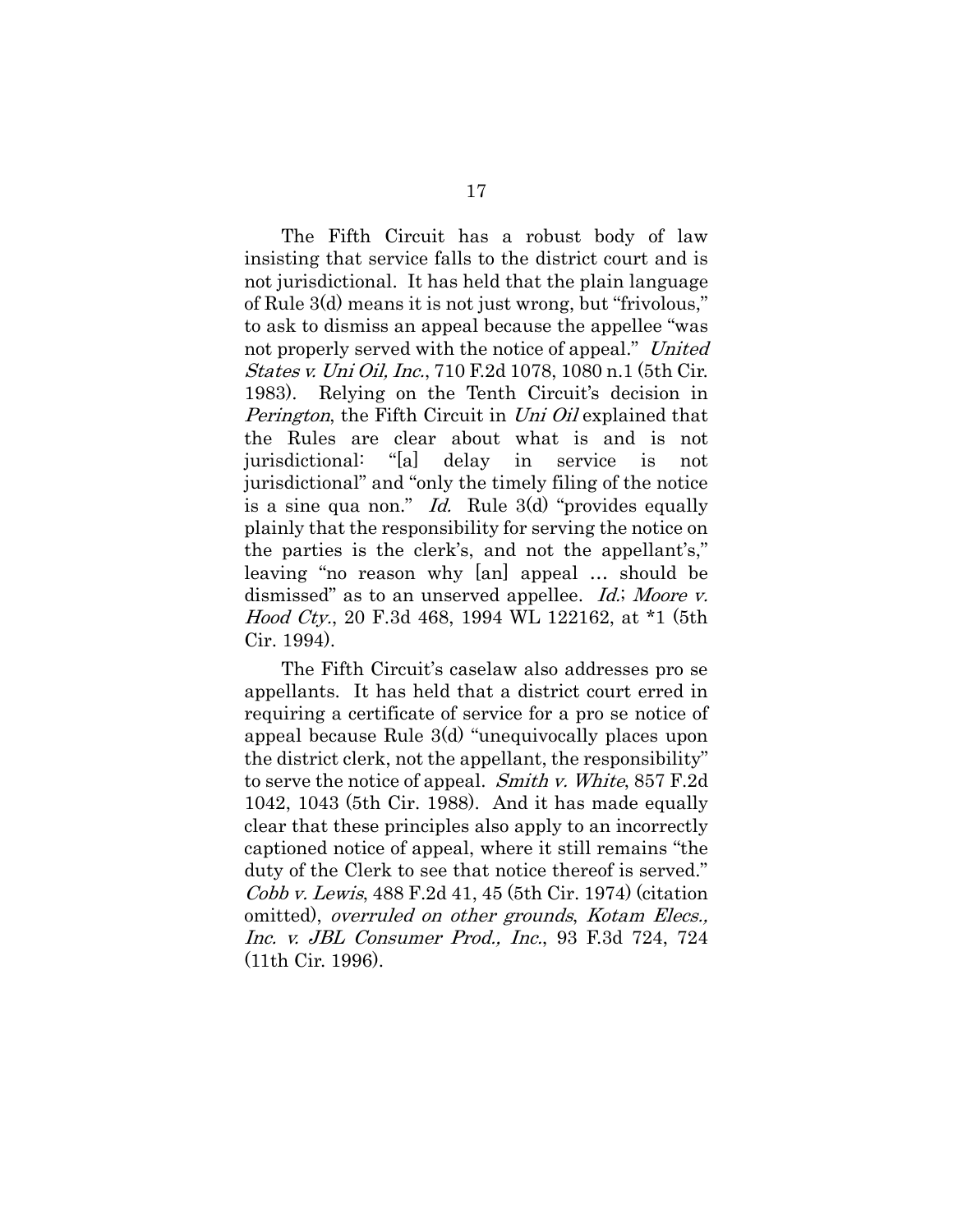<span id="page-27-0"></span>Two other circuits have stated in dicta that it is the clerk's duty to serve a notice of appeal and that its failure to discharge this duty does not affect the validity of the appeal. The Third Circuit has explained that "an appellant is obligated to provide its notice of appeal only to the district clerk, and not to any other parties," since it is the district court that "serves notice of the filing to all other parties pursuant to Rule  $3(d)$ ." United States v. Best, 304 F.3d 308, 311, n.3 (3d Cir. 2002). And the Second Circuit has remained "mindful that Rule 3(d) of the Appellate Rules states that 'failure of the clerk to serve notice [of appeal] shall not affect the validity of the appeal.'" Yadav v. Charles Schwab & Co., Inc., 935 F.2d 540, 542 (2d Cir. 1991). Thus, the court explained, this "language seems designed to make sure that lack of service does not defeat validity." Id.

## <span id="page-27-1"></span>C. In Three Decisions Over Four Decades, The Ninth Circuit Has Held That Service Of The Notice Of Appeal Is Essential To Jurisdiction.

The Ninth Circuit stands alone, applying the view the Fifth Circuit calls "frivolous" to kick litigants out of court without a hearing. It has issued three decisions imposing a jurisdictional service requirement and stubbornly ignoring the text of the Rule that forbids it. There is thus a wide and welldeveloped conflict between the Ninth Circuit's jurisdictional service rule and the plain language of Rule 3(d), as applied by every other circuit to address the issue. That conflict warrants this Court's review and intervention.

For almost as long as Rule 3(d) has said that service of the notice of appeal is not essential to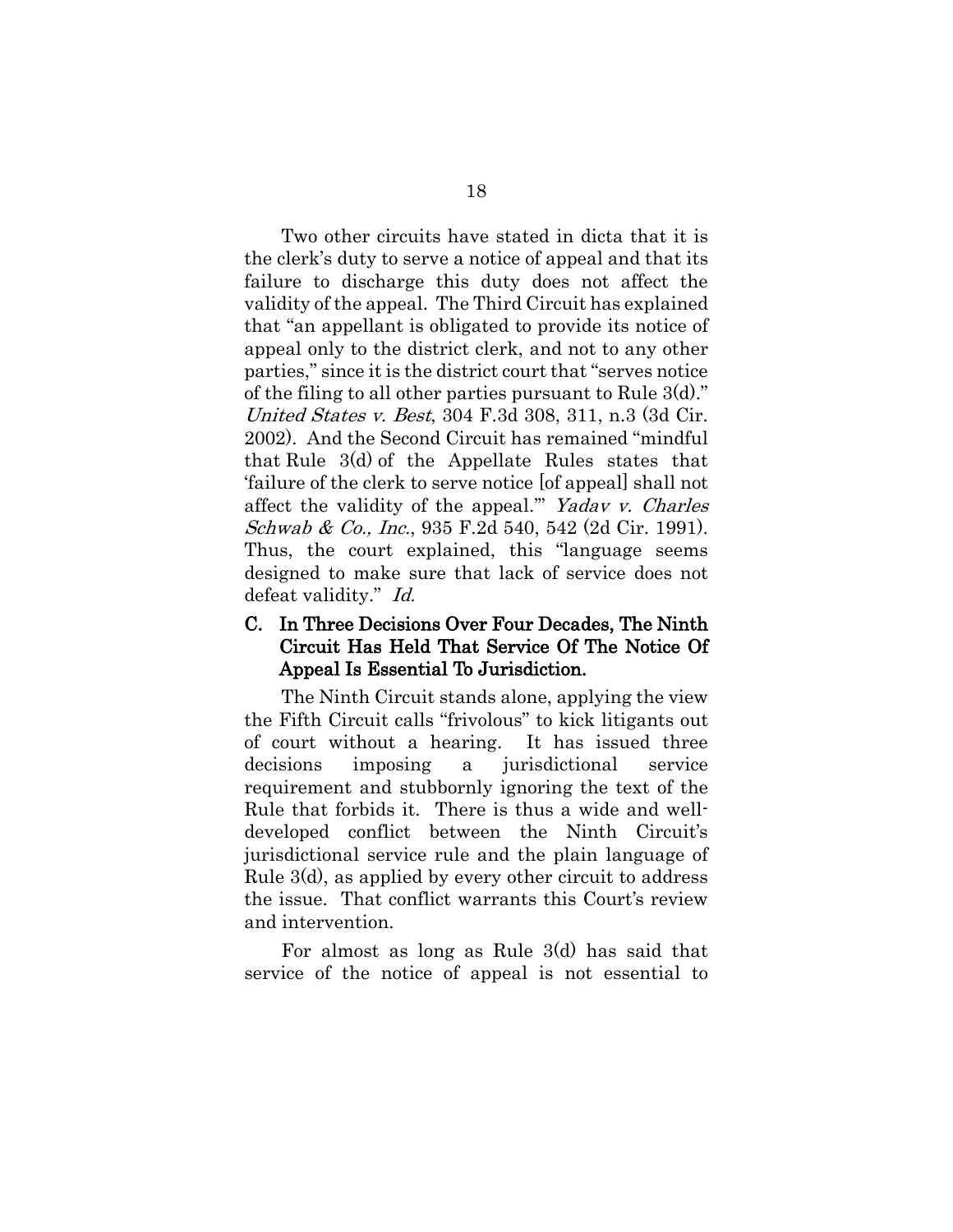jurisdiction, the Ninth Circuit has said that it is. In its 1978 decision in Rabin v. Cohen, 570 F.2d 864 (9th Cir. 1978), the Ninth Circuit began treating service of the notice of appeal as a jurisdictional requirement. Although Rabin found appellate jurisdiction was established, it ruled that a notice of appeal "not denominated" as such must be "served upon the other parties to the litigation." Id. at 866.

How Rabin derived this rule is unclear. It purported to draw it from Rule 3, but it did not address the language of that rule or say who must do the serving. See id. Instead, it provided a string cite of decisions to support the service rule and other purported jurisdictional requirements. See id. Yet none of the decisions *Rabin* cited hold that service, much less service by the appellant, is among those requirements. Rather, as much as those decisions address the issue, they state the opposite: that even for an incorrectly captioned notice, "'the only thing necessary to be done to perfect an appeal is to file a notice thereof with the Clerk, making it the duty of the Clerk to see that notice thereof is served.'" Cobb, 488 F.2d at 45 (quoting [Crump v. Hill](https://1.next.westlaw.com/Link/Document/FullText?findType=Y&serNum=1939121571&pubNum=350&originatingDoc=I71c9e520903a11d98e8fb00d6c6a02dd&refType=RP&originationContext=document&transitionType=DocumentItem&ppcid=dc4d8fc31c0b4da3a0b8949c861d923e&contextData=(sc.DocLink)), 104 F.2d 36, 37–38 (5th Cir. 1939)). From the beginning, then, the Ninth Circuit's jurisdictional service rule has lacked any foundation in the Rules or in the common law.

<span id="page-28-1"></span><span id="page-28-0"></span>Yet this erroneous rule persisted. The Ninth Circuit next applied Rabin's service standard to dismiss an appeal in the bankruptcy context in In re Sweet Transfer & Storage, Inc., 896 F.2d 1189 (9th Cir. 1990). There, the appellants argued that "their request for transcripts and their letter to the bankruptcy court should be held to constitute a notice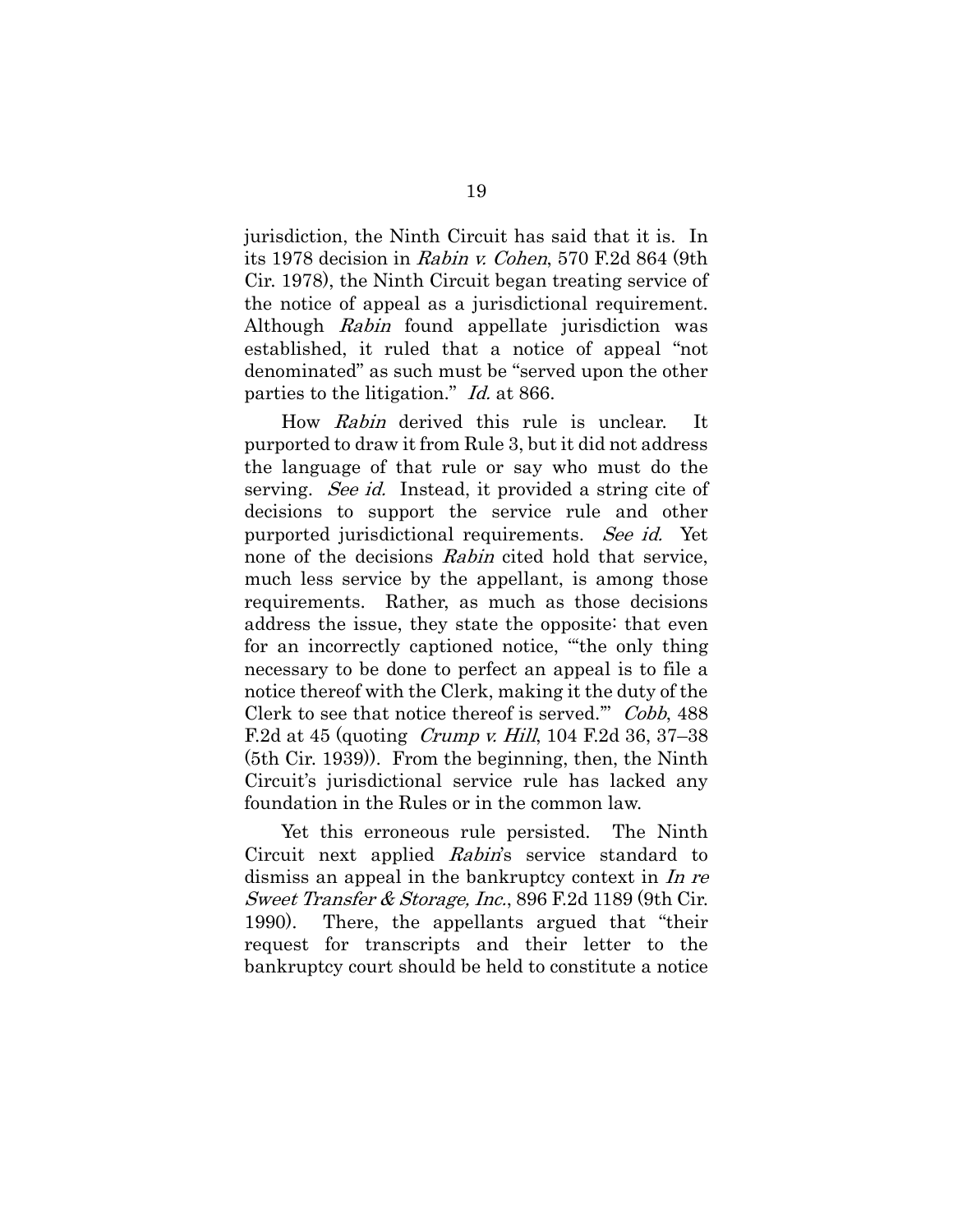of appeal." Id. at 1193. But the Ninth Circuit invoked Rabin to explain that its precedents had "required the document in question to have been served upon the other parties." Id. (citing Rabin, 570 F.2d at 866). And because the appellants had not served those documents on the appellees, the Ninth Circuit dismissed the appeal for lack of jurisdiction. See id. Just as in Rabin, the court did so without addressing the language of Rule 3(d).

<span id="page-29-1"></span>One Ninth Circuit decision deviated from this service requirement, but it was later vacated. In a footnote to *Pollard v. The GEO Grp., Inc.*, the Ninth Circuit noted that certain appellees were "never served with the notice of appeal," but that they conceded—and the court agreed—that "such a failure does not affect the validity of the appeal …., especially in light of the liberal construction" of Rule 3. 629 F.3d 843, 852 n.7 (9th Cir. 2010) (citing Smith, 502 U.S. at 248). The *Pollard* opinion did not cite either *Rabin* or Sweet Transfer, and this Court reversed it on other grounds in Minneci v. Pollard, 565 U.S. 118 (2012).

<span id="page-29-0"></span>All of this led to the decision here, where the Ninth Circuit again reiterated its service rule. The panel held that it lacked jurisdiction over the Program Defendants because Ms. George "did not serve her notice of appeal" on them. App.3. It supported this by quoting *Sweet Transfer's* demand that "the document" in question ... have been *served* upon the other parties.'" App.4. And so the panel concluded that Ms. George "did not comply with the requirements of Federal Rule of Appellate Procedure 3," even though, like Rabin and Sweet Transfer, it never even mentioned what Rule 3(d) requires. App.3.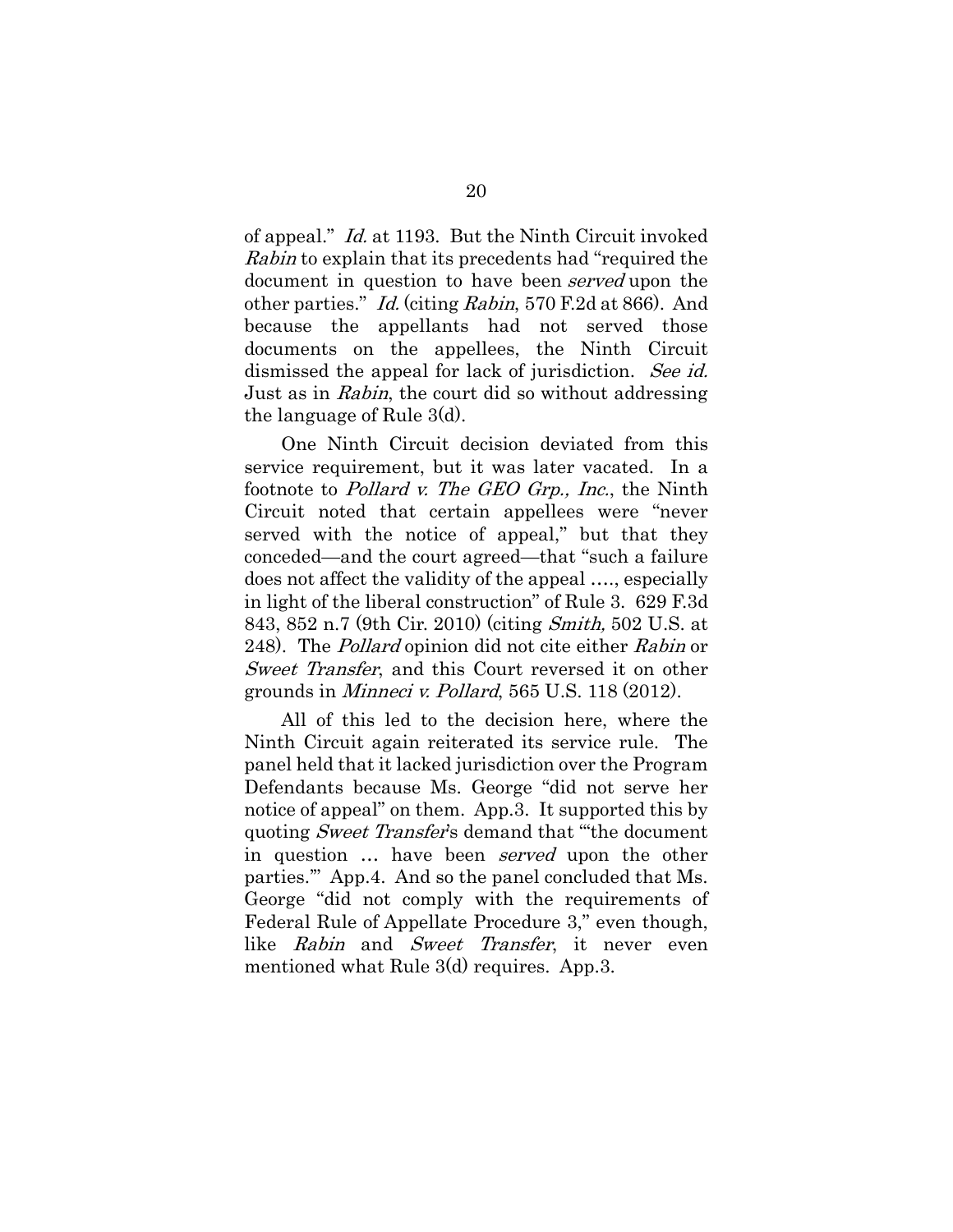Ms. George's petition for panel rehearing urged the court to follow *Pollard*, rather than *Sweet Transfer* and Rabin. App.59. But the Program Defendants said the court had to follow the "43-year-old precedent contained in Rabin v. Cohen, 570 F.2d 864, 866 (9th Cir. 1978)." App.63. And so the Ninth Circuit did not budge. Instead, it denied rehearing and issued an amended decision that again confirmed the jurisdictional service rule. The amended decision cited the same cases as the original decision, again quoting *Sweet Transfer's* demand that "the document" in question … have been served upon the other parties.'" App.14 (quoting Sweet Transfer, 896 F.2d at 1193). The only adjustment in the panel's amended decision was that it charged Ms. George with failing to "provide adequate notice," App.13, rather than failing to "serve her notice of appeal." App.3. But this cosmetic change did not cure the court's error of law. The panel still concluded Ms. George's filing "gave notice of her intent to appeal." App.13. So its finding that she did not give "adequate notice" was just the service requirement by another name.

Even apart from its lack of textual foundation, the Ninth Circuit's application of its atextual service rule falls apart on its own terms. The panel held that it lacked jurisdiction over Ms. George's appeal as to the Program Defendants, while it decided her appeal against House of Hope and Ms. Barcroft on the merits. But for any question of appellate jurisdiction, both sets of appellees are identically situated. Ms. George named both sets of appellees in her original notice of appeal. App.31. She did not serve that notice of appeal on anyone—neither on the Program Defendants nor on House of Hope and Ms. Barcroft.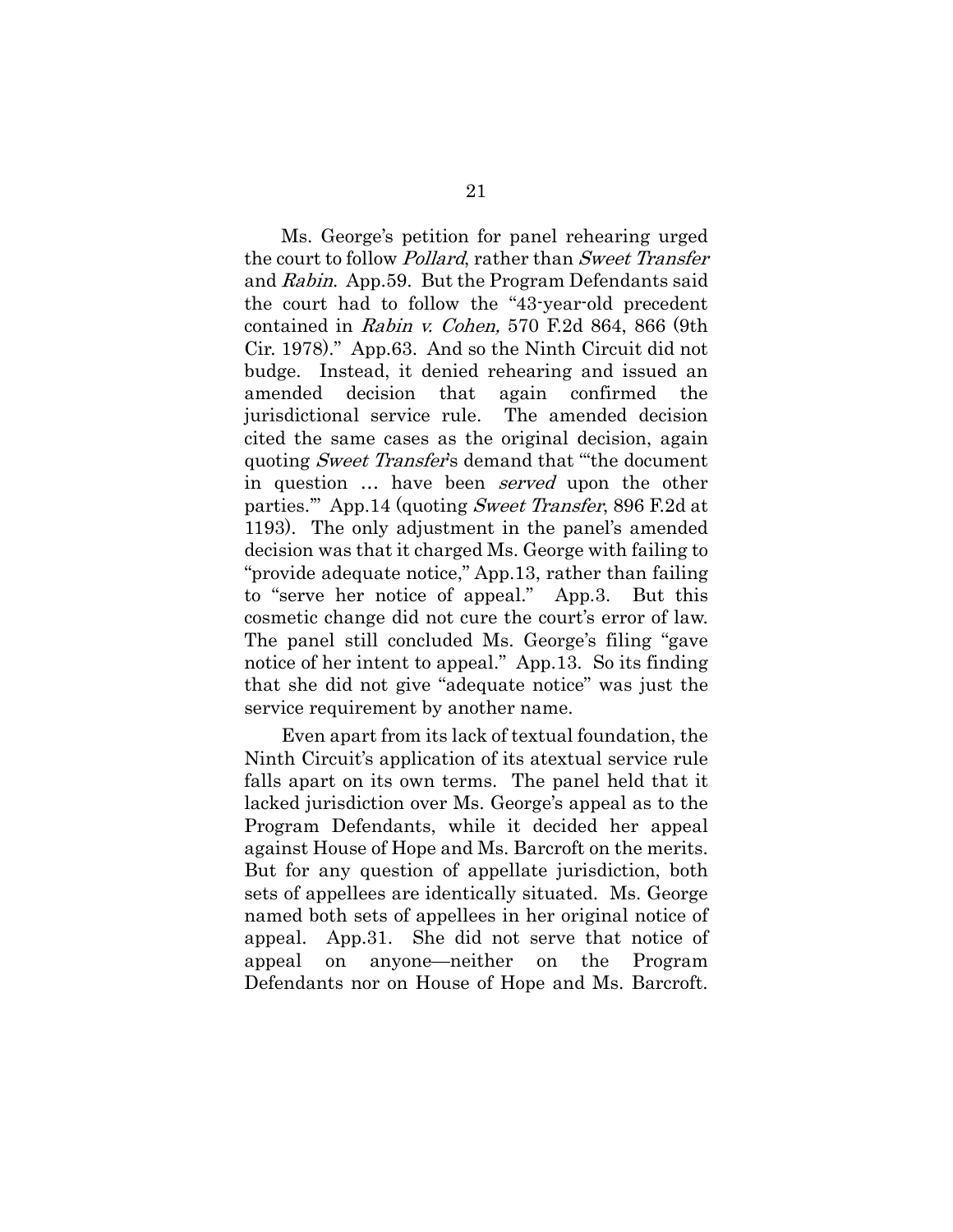But the district court satisfied its Rule 3(d) duty by serving all parties with the notice of appeal via ECF. See id.; D.C.Dkt.157. The only difference between the two sets of appellees was that the Program Defendants complained about service while House of Hope and Ms. Barcroft did not. So for the Ninth Circuit to dismiss Ms. George's appeal only as to the Program Defendants means that its jurisdictional service rule is waivable. And that, of course, means it is not a jurisdictional rule at all, since appellate jurisdiction "is open to challenge at any time." See Fiester v. Turner, 783 F.2d 1474, 1475 (9th Cir. 1986); accord Griggs, 459 U.S. at 61.

<span id="page-31-1"></span><span id="page-31-0"></span>There is no need to await further percolation in the lower courts—the split on Rule 3(d) is wide, well developed, and lopsided. And the Ninth Circuit's position in that split is as entrenched as it is untenable. Having issued two published decisions asserting the jurisdictional service rule, the Ninth Circuit applied that rule here in an unpublished memorandum. Under its own rules, the Ninth Circuit's memorandum disposition—and adherence to it on a petition for rehearing—means that "the parties and the district court are aware of the facts, procedural events and applicable law" and there is no need "to clarify the law of the circuit." *See* 9th Cir. Gen. Orders 4.3.a. If the Ninth Circuit has determined there is no need to clarify circuit law on service, then Ninth Circuit law is clearly settled in open conflict with the plain language of Rule 3(d) and every other court of appeals to address the question. The Court should grant certiorari now and reverse.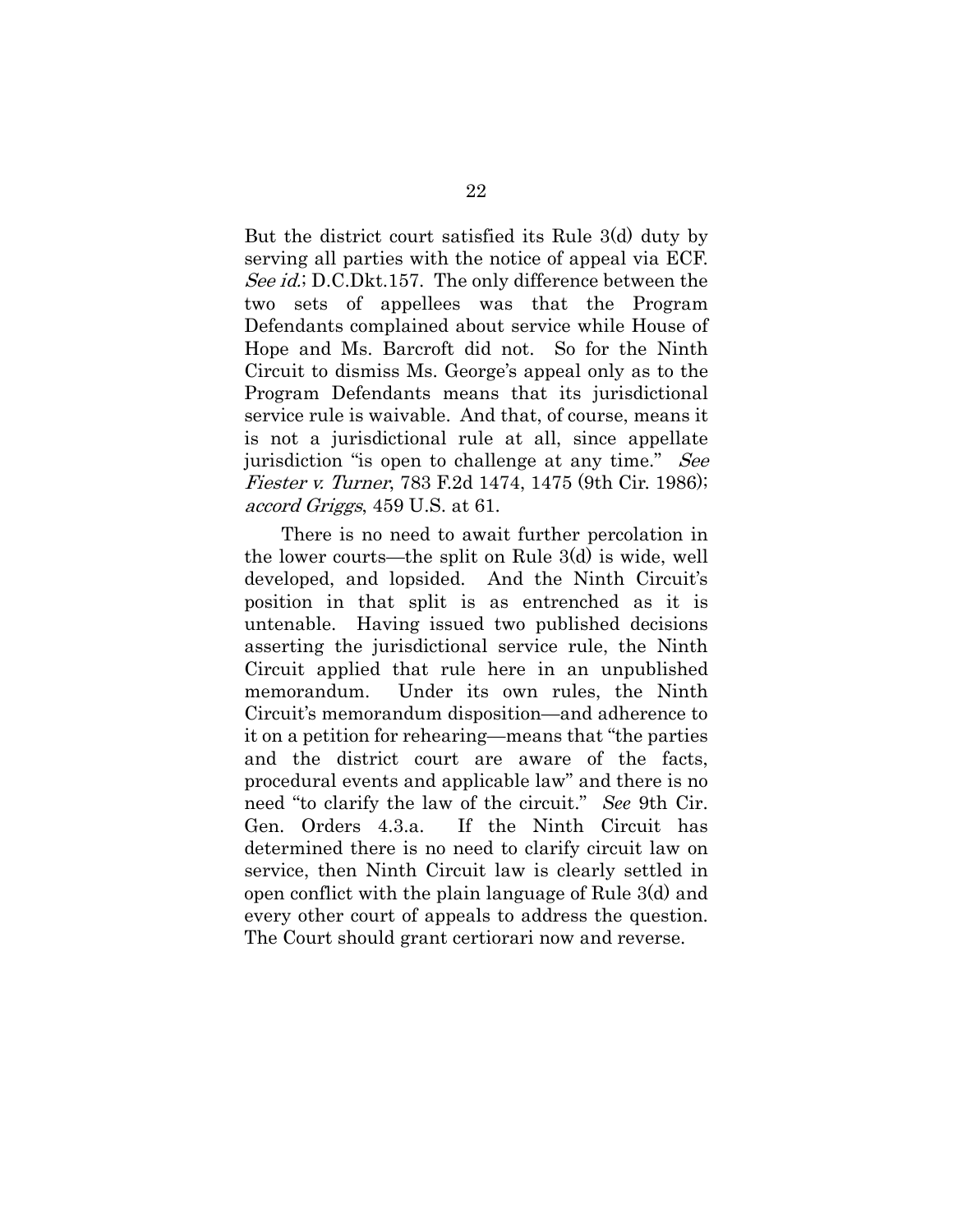# II. The Ninth Circuit's Jurisdictional Service Rule Inflicts Extra Harm On Pro Se Litigants Who Are Entitled To A Liberal Construction Of Their Filings.

<span id="page-32-0"></span>The Ninth Circuit's imposition of a jurisdictional service requirement under Rule 3 perniciously harms pro se litigants who should receive a liberal construction of their pleadings. See Smith, 502 U.S. at 248; Haines v. Kerner, 404 U.S. 519, 520 (1972). "The Ninth Circuit generally construes the requirements for a notice of appeal more liberally" for unrepresented litigants, and it will "construe almost any document that shows an *intent* to appeal as a notice of appeal" if it is timely filed. Rutter Group Prac. Guide Fed. Ninth Cir. Civ. App. Prac. 3:365-366. Yet, when it comes to service, the Ninth Circuit is harsher on pro se litigants than on anyone else, going beyond strict construction and erecting new hurdles found nowhere in the rule.

The allocation of the duty of service may not typically matter to a represented litigant. By filing a notice of appeal on ECF, the litigant and the district clerk simultaneously serve the notice on all other parties. But it matters greatly for a pro se appellant who files a paper notice of appeal with the clerk's office, relying on the district court for service. Under Rule 3(d), a paper filing by a pro se appellant should not be a problem: as in this case, the district court would place the paper notice of appeal on the electronic docket, thus serving it electronically on all parties. Yet while that is good service under the plain language of Rule 3(d), it is not good enough under Ninth Circuit caselaw. In the Ninth Circuit, unless the pro se plaintiff also takes the added step of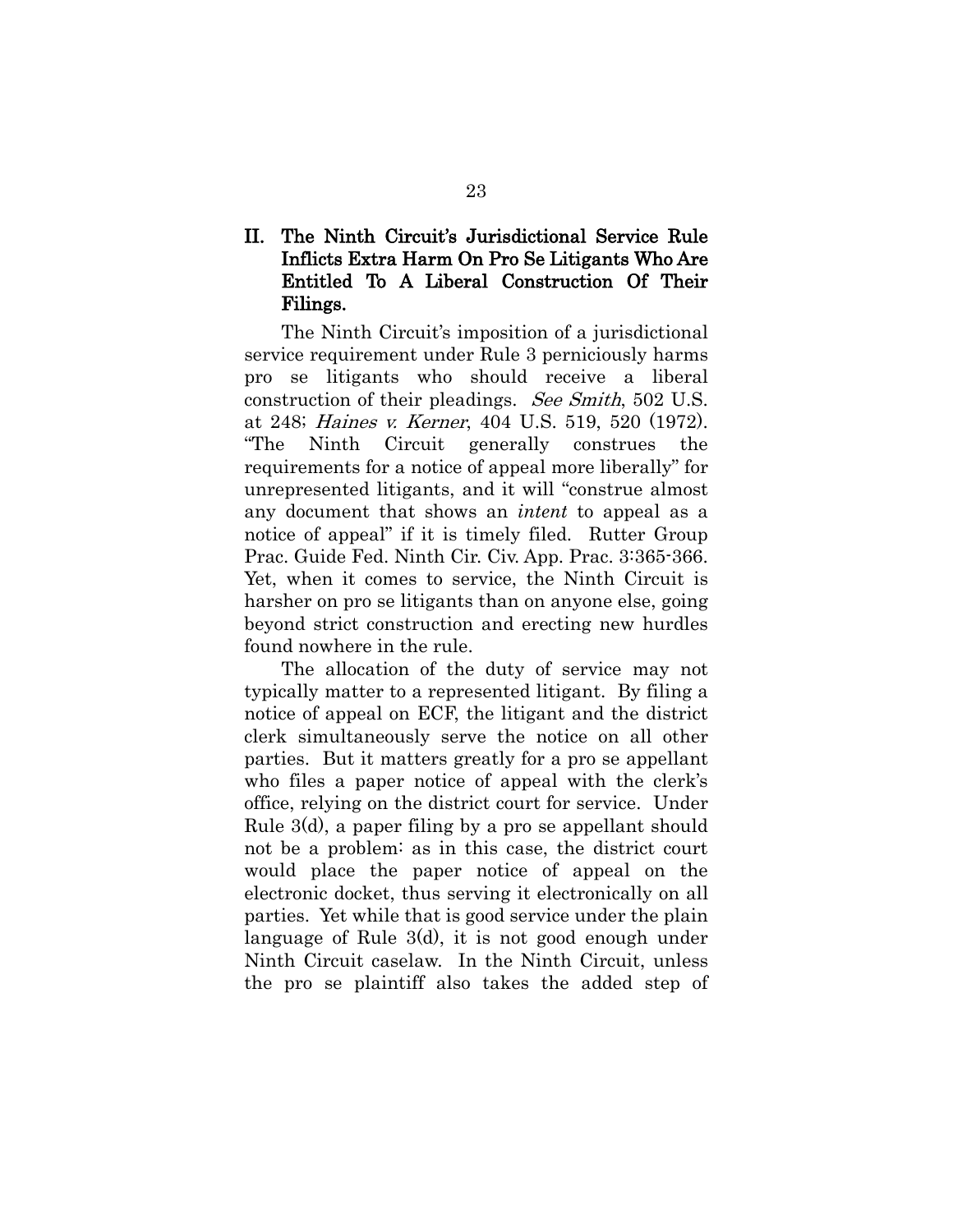independently serving the notice on all parties, her appeal is subject to dismissal for lack of jurisdiction.

The Program Defendants too have acknowledged the effect of the Ninth Circuit's rule on litigants like Ms. George. In fact, they tried to downplay the circuit conflict by arguing that the Ninth Circuit's jurisdictional service rule is limited to cases like Ms. George's pro se appeal, where the notice of appeal is not correctly captioned. See App.67. At the outset, the Ninth Circuit's decisions on this point do not impose any such limit—instead, they simply purport to apply Rule 3 on its face. See Rabin, 570 F.2d at 866. The panel here did not hold that Ms. George did not meet a rule for incorrectly named documents, but that her "notice of appeal" "did not comply with the requirements of Federal Rule of Appellate Procedure 3." App.3, 13. The only reason that the Ninth Circuit's decisions on this point address situations involving incorrectly named notices of appeal is because that is where a lack of service is most likely to occur.

<span id="page-33-0"></span>But even if the Ninth Circuit's rule were limited as the Program Defendants suggest, it would be every bit as indefensible under Rule 3(d) and even more in need of review. Rule 3 does not create separate rules and categories for notices of appeal and for a "functional equivalent" filed by a pro se appellant. See Smith, 502 U.S. at 250 (Scalia, J., concurring). Instead, along with the "less stringent standards" for pro se litigants, Haines, 404 U.S. at 520, Rule 3 recognizes that the requirements of the notice of appeal receive a lenient construction: "'[a]n appeal must not be dismissed for informality of form or title of the notice of appeal." See Smith, 502 U.S. at 250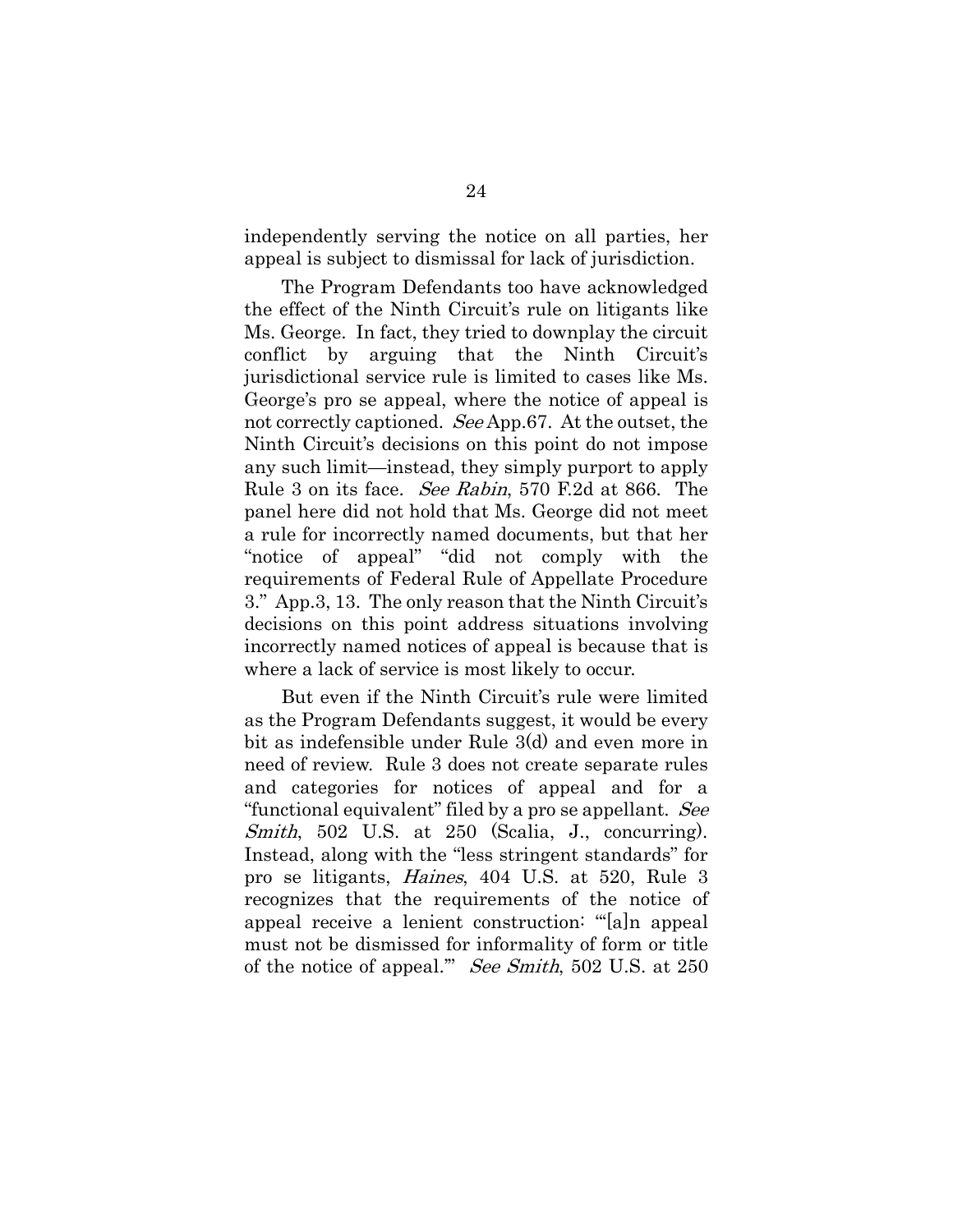<span id="page-34-1"></span><span id="page-34-0"></span> $(Scalia, J., concurring)$  (quoting Fed. R. App. P.  $3(c)(7)$ ). Thus, in *White*, the Fifth Circuit held that it was wrong for a district clerk to require a pro se appellant to serve his notice of appeal. 857 F.2d at 1043. And it recognized in *Cobb* that even if the notice of appeal has the wrong name, it is still "the duty of the Clerk to see that notice thereof is served." 488 F.2d at 45 (quotation omitted). So if in fact the Ninth Circuit has crafted a stringent rule of unique hostility to incorrectly captioned notices of appeal, then it is in even more stark conflict with Rule 3(d) and the other courts of appeals. The rule that the Program Defendants suggest would cry out for review.

#### III. Ms. George's Pro Se Appeal Is An Ideal Vehicle To Resolve The Conflict In The Courts Of Appeals.

Ms. George's pro se appeal presents an ideal vehicle to resolve the circuit split and correct the Ninth Circuit's error. There are no alternative grounds to affirm the Ninth Circuit's dismissal. The panel relied solely on its errant jurisdictional service rule to dismiss her appeal as to the Program Defendants. App.4, 14. And it held Ms. George met each of the three requirements for appellate jurisdiction: she sought review of final judgment, her notice of appeal was timely filed, and she gave notice of her intent to appeal. App.3, 13. Thus, a reversal of Ninth Circuit precedent requiring service will provide Ms. George with the hearing on the merits that the panel denied her. She is just the sort of pro se appellant the Ninth Circuit's erroneous precedent hurts, and her case presents an ideal platform to correct it.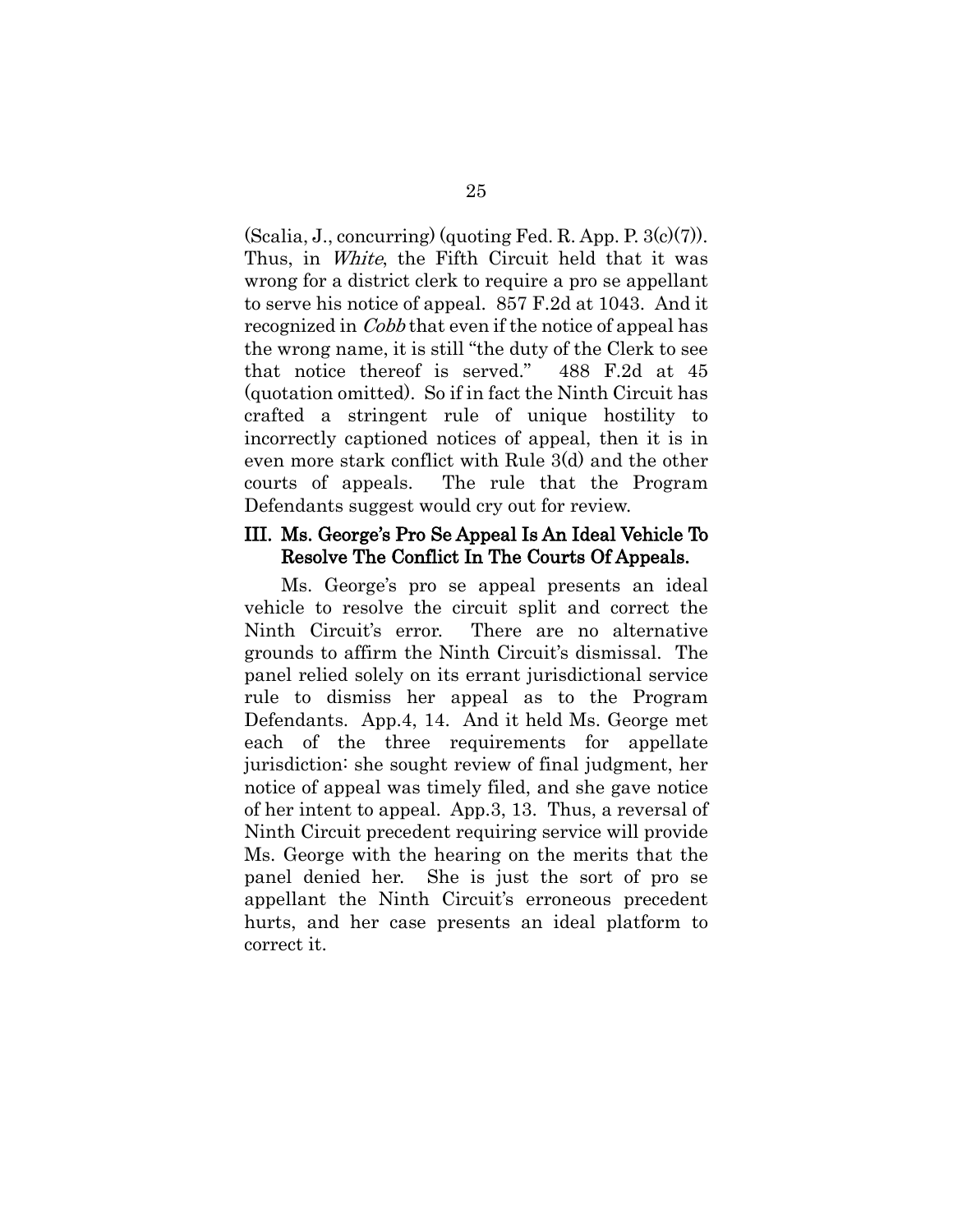Nor does the fact that the Program Defendants have claimed that they were not served make this case any less suitable for review. To begin with, that claim is false: the judicially noticeable record shows that the Program Defendants received ECF notice of Ms. George's appeal as required by Rule 3(d), and they acknowledged to Ms. George's counsel that they were aware of her appeal. See supra at 6–7; App.49–50. They have offered nothing to rebut the evidence of service, much less shown any prejudice. But, more important, even if it were true that the district court had not served the Program Defendants, this too would only sharpen the focus of this Petition and heighten the need to apply Rule 3(d). That Rule states equally plainly that "[t]he district clerk's failure to serve notice does not affect the validity of the appeal." Fed. R. App. P. 3(d)(3). As other circuits have held, dismissing an appeal for lack of service by the district court would be just as much an error as concluding that the appellant is responsible for service. See Uni Oil, 710 F.2d at 1080 n.1; Perington, 631 F.2d at 1379.

<span id="page-35-1"></span><span id="page-35-0"></span>No better vehicle to resolve the conflict created by this outlier rule is likely to arise in the future. Because the panel dismissed Ms. George's appeal via memorandum disposition, it has signaled that Ninth Circuit law is settled and there is no need "to clarify the law of the circuit." *See* 9th Cir. Gen. Orders 4.3.a. So any more applications of the jurisdictional service rule by the Ninth Circuit are likely to be short, unpublished dismissals of pro se appeals for failure to do what Rule 3(d) plainly states is not required. There is little chance those cases will come to this Court for review apart from the outside chance that they too will have pro bono counsel appointed on appeal. More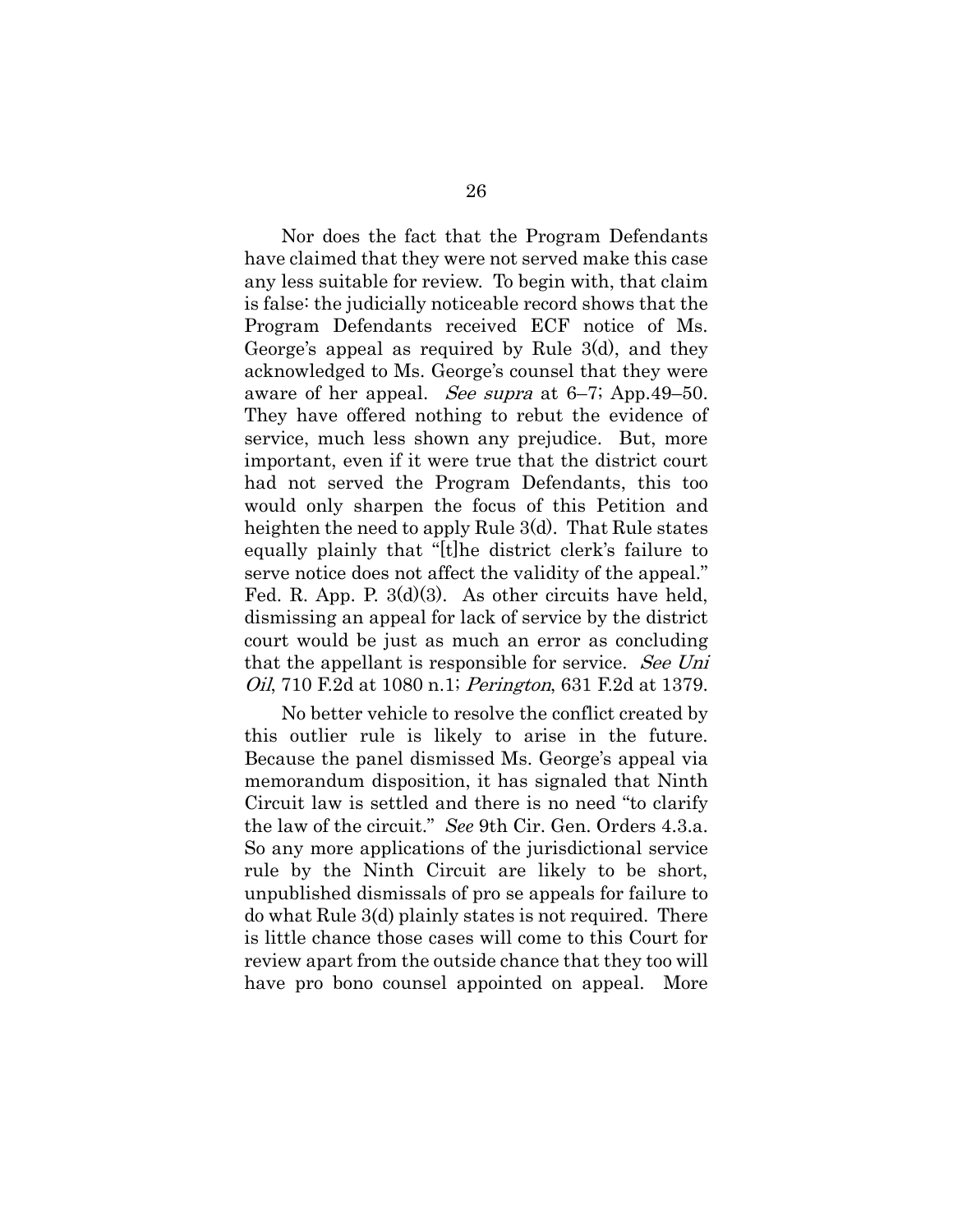likely, the Ninth Circuit will just keep dismissing pro se appeals for lack of service without a challenge. This case, then, provides the only realistic vehicle to address the potentially massive impact of this erroneous rule in the nation's largest court of appeals.

It is hard enough already to be a pro se litigant. Many fail to timely file an appeal, and if they succeed, only a few, like Ms. George, then obtain an appointment of pro bono counsel. Yet under the Ninth Circuit's rule, even the most conscientious pro se litigant—one who reads the Rules before filing—may still find her appeal dismissed. One could forgive a pro se litigant for believing the instruction in the Rules that "[t]he district clerk" would "serve notice of the filing of a notice of appeal," and that if it did not, the failure would "not affect the validity of the appeal." Fed. R. App. P.  $3(d)(3)$ . But not in the Ninth Circuit there, reliance on the language of the Rules can be fatal. The Court should grant certiorari and resolve this lopsided split by enforcing Rule 3's plain terms.